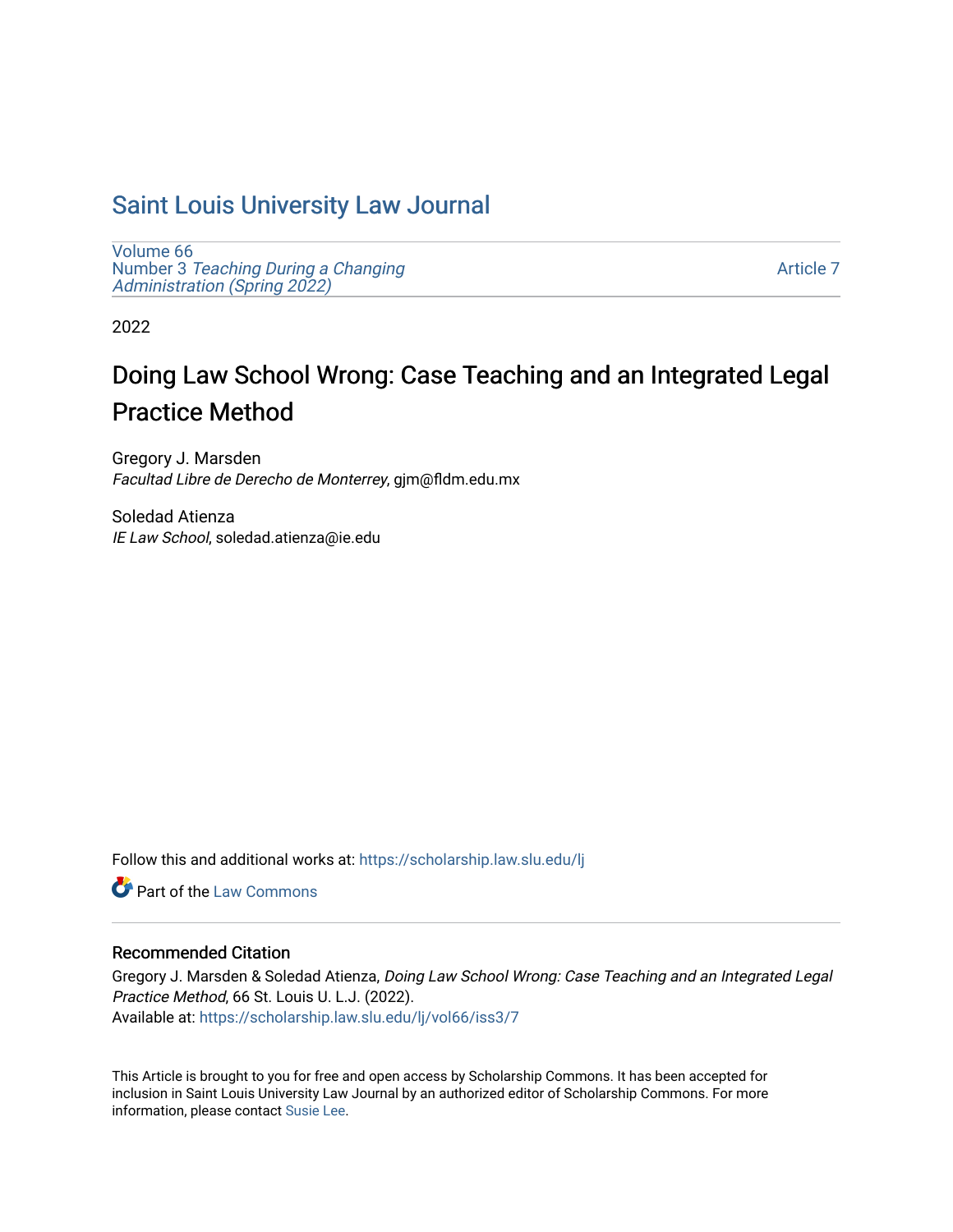# **DOING LAW SCHOOL WRONG: CASE TEACHING AND AN INTEGRATED LEGAL PRACTICE METHOD**

# GREGORY J. MARSDEN\* AND SOLEDAD ATIEN[ZA](#page-1-0)[\\*\\*](#page-1-1)

# ABSTRACT

*Since its inception, the Langdellian case method has been used to teach legal analysis and reasoning to generations of U.S. law students. For nearly as long, business school faculty have used their own version of the case method to teach management decision-making. In law school, a "case" is an appellate court decision, which students must analyze in preparation for Socratic questioning. To business students, a "case" is a narrative problem they must solve before debating and defending their solutions in a moderated classroom discussion.*

*This Article asserts that neither of these two methods are optimal to prepare students for bar admission and the practice of law. After examining both methods in detail, with particular emphasis on the role of group work, the Article then considers IE Law School in Spain as a pioneer in the use of practical "case" problems to teach law and legal skills. It concludes with outline of a proposed Integrated Legal Practice Method, drawing on business school case teaching to provide students not only with substantive and adjective legal knowledge, but also with the skills necessary to begin the practice of law.*

<span id="page-1-0"></span><sup>\*</sup> Gregory J. Marsden holds a J.D. from the University of California, Hastings College of the Law, and he is a Professor and former Dean of Graduate Study at Facultad Libre de Derecho de Monterrey, Mexico. From 2004 until 2013, he was a faculty member at IE Law School, Madrid, Spain.

<span id="page-1-1"></span><sup>\*\*</sup> Soledad Atienza holds a law degree from CEU San Pablo University and a Ph.D. in Social Sciences from IE University, and she is a Professor and Dean of IE Law School.

The authors wish to thank IE Professors Pilar Galeote Muñoz, Adolfo Menéndez Menéndez, Tomás Pelayo Muñoz, Juan José Torres Fernández, and Juan Carlos Olarra Zorrózua, University of Michigan Ross School of Business Professor George J. Siedel for his comments to an early draft of this article, as well as IE Library Director Amada Marcos Blázquez and her team for their research assistance, and IE staff members Andrew González, Eliza McNamara, and Mari Gherardi for their work transcribing the faculty interviews cited herein.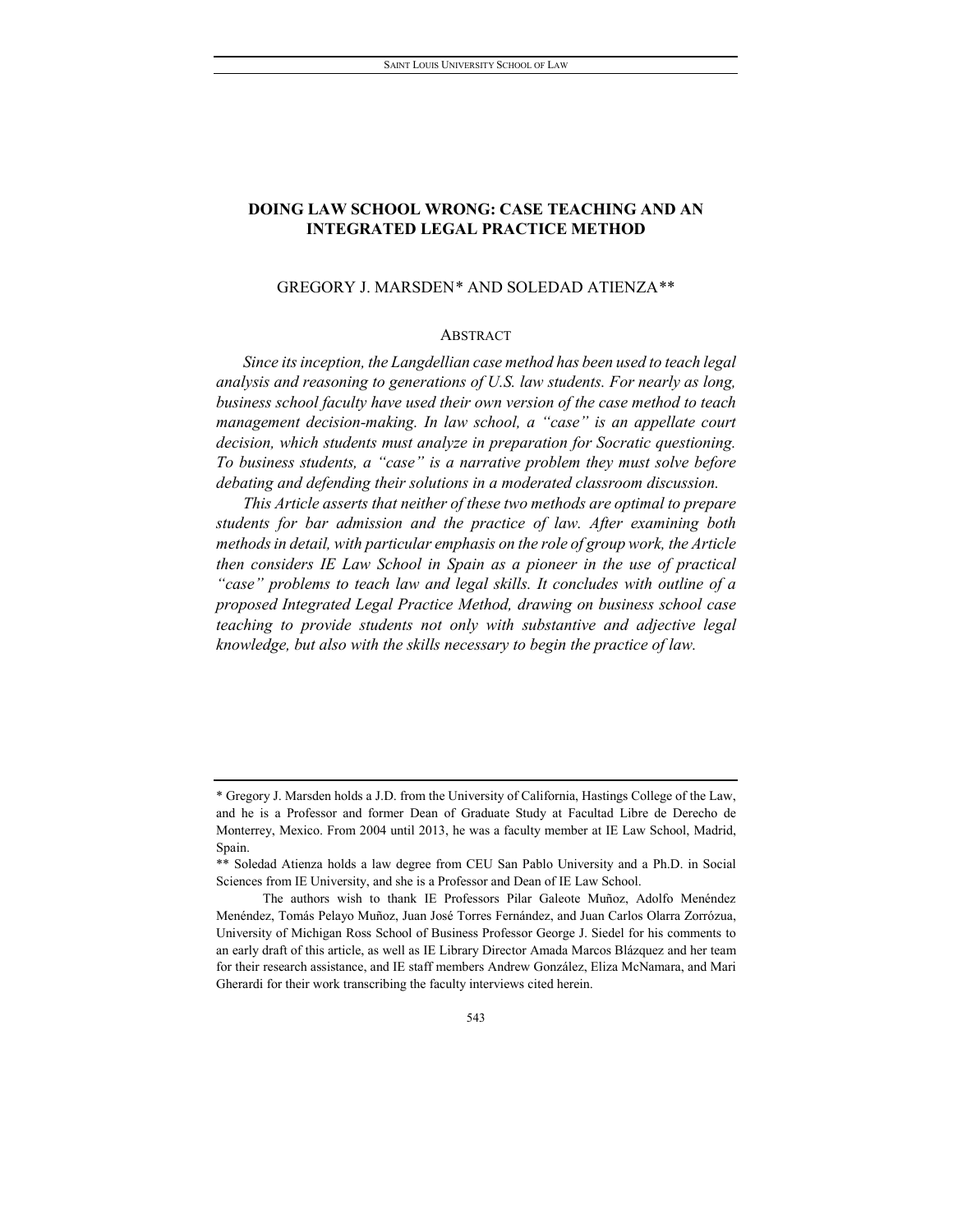# I. PROFESSOR, YOU'RE DOING LAW SCHOOL WRONG!

He was one of the brightest and hardest-working students in the class, and he surely went on to become an excellent lawyer. However, as a student in one of his first U.S. law school classes, he was quite upset with how the class was being taught.

For a start, he resented having to work as part of a team and being graded collectively on his team's work product. Nor did he think much of working on case problems. When asked to submit his team's written deliverables before the class session in which that particular case problem was to be discussed, he bitterly complained how it "*wasn't fair to grade on things that you haven't yet taught us!*"

The professor tried to explain, pointing out that as an attorney, the student would be called upon to research the law in unfamiliar areas, then use his findings to solve client problems. Unless the student planned to hang out a shingle as a solo practitioner, he would almost certainly be expected to work as part of a practice group or team and be evaluated by supervising attorneys on the output produced with his teammates. The professor finished up with the advice that it would be better for him to rehearse these skills while still a student, instead of as a junior associate.

The student was taken aback for a moment. He then rallied to reply, "But that's when we go to work. *This is Law School.*"[1](#page-2-0)

# II. A DIFFERENT CASE METHOD

This anecdote points out some of the differences between two professional school teaching methodologies. This particular student, along with most of his peers, came into class expecting to be taught according to some version of the Langdellian case method. Instead, they found themselves faced with a different learning experience, based on a teaching method developed at the Harvard Business School and used at business schools worldwide.

We believe that the business school case method provides a starting point to address the shortcomings of the Langdellian method. As faculty members of IE Law School in Madrid, Spain, we first came into contact with a law teaching methodology that drew on case problems and discussion teaching influenced by business school pedagogy. This law school had quietly begun teaching its students with a case method inspired in part by its sister IE Business School, and had been doing so since the 1970s. This Article draws on our primary research, in a first attempt to document IE Law School's experience as a pioneer of this new way of teaching law.

<span id="page-2-0"></span><sup>1.</sup> This incident took place in Fall Semester 2014, in an Introduction to U.S. Law course taught by Gregory Marsden at the Elizabeth Haub School of Law, Pace University.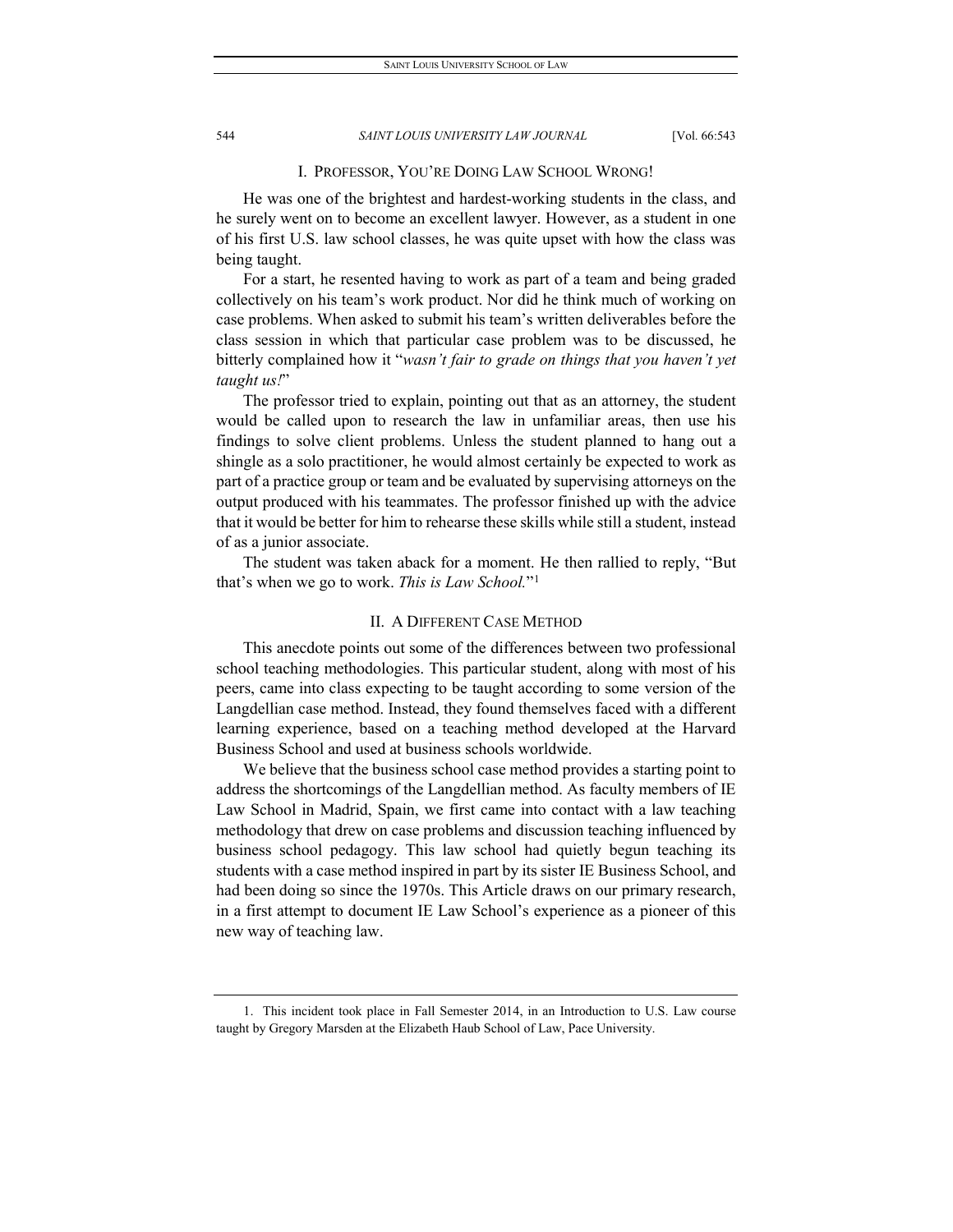The Article begins by establishing some common terminology for further discussion of law and business school teaching methodologies. It then considers that preparing students for bar admission and the successful practice of law must be the primary objective of legal education, and contrasts the case methods used in law and business schools. The Article continues to examine the origins and characteristics of the case method pioneered by IE Law School. Finally, it describes a new form of case teaching, one which we call the Integrated Legal Practice Method, designed to teach substantive and adjective law, together with legal skills, by replicating the functions and challenges of legal practice through the use of case problems.[2](#page-3-0)

# III. DEFINITIONS & DISTINCTIONS

The term "case method" is ambiguous, as it may refer to either the Langdellian method of law school instruction or to the separate and distinct method used in business schools.<sup>[3](#page-3-1)</sup> The confusion caused by this ambiguity is evident in scholarship about law school pedagogy in the United States and even beyond.[4](#page-3-2) To discuss law and business school teaching methodologies with any degree of precision, some key terms must first be defined.

# *A. Law School Case Method*

In the Law School Case Method a "case" is a court decision.<sup>[5](#page-3-3)</sup> This is the method of law teaching originally implemented in 1870 at Harvard Law School by Dean Christopher Columbus Langdell, and which has become the predominant method of legal education in the United States, $6$  such that "the nearly exclusive use of appellate cases as the only or primary course materials continues nearly 150 years after Langdell's reform of legal education."[7](#page-3-5) Other

<span id="page-3-0"></span><sup>2.</sup> Bradley T. Borden, *Using the Client-File Method to Teach Transactional Law*, 17 CHAPMAN L. REV. 101, 114–15 (2013).

<sup>3</sup>*. Id.* at 102.

<span id="page-3-2"></span><span id="page-3-1"></span><sup>4</sup>*. See* Yolanda Sosa et al., *La enseñanza del derecho a través del estudio de casos*, 79 ALEGATOS 825, 829 (2011) (Mex.) (tracing history of Langdellian 'case method' but then saying 'cases' may be written by faculty based on professional experience).

<span id="page-3-3"></span><sup>5.</sup> HARVARD LAW SCHOOL: THE CASE STUDIES, https://casestudies.law.harvard.edu/thecase-study-teaching-method/ (last visited Oct. 15, 2021) [hereinafter HLSCASE STUDIES]. *See also* WILLIAM P. STATSKY & R. JOHN WERNET, JR., CASE ANALYSIS AND FUNDAMENTALS OF LEGAL WRITING 6 (West 2d ed. 1984) ('opinion' and 'case' are sometimes used interchangeably).

<span id="page-3-4"></span><sup>6.</sup> Russell L. Weaver, *Langdell's Legacy: Living with the Case Method*, 36 VILL. L. REV. 517, 518 (1991).

<span id="page-3-5"></span><sup>7.</sup> Celeste M. Hammond, *Borrowing from the B Schools: The Legal Case Study as Course Materials for Transaction Oriented Elective Courses: A Response to the Challenges of the Maccrate Report and the Carnegie Foundation for Advancement of Teaching Report on Legal Education*, 11 TRANSACTIONS TENN. J. BUS. L. 9, 18–19 (2009).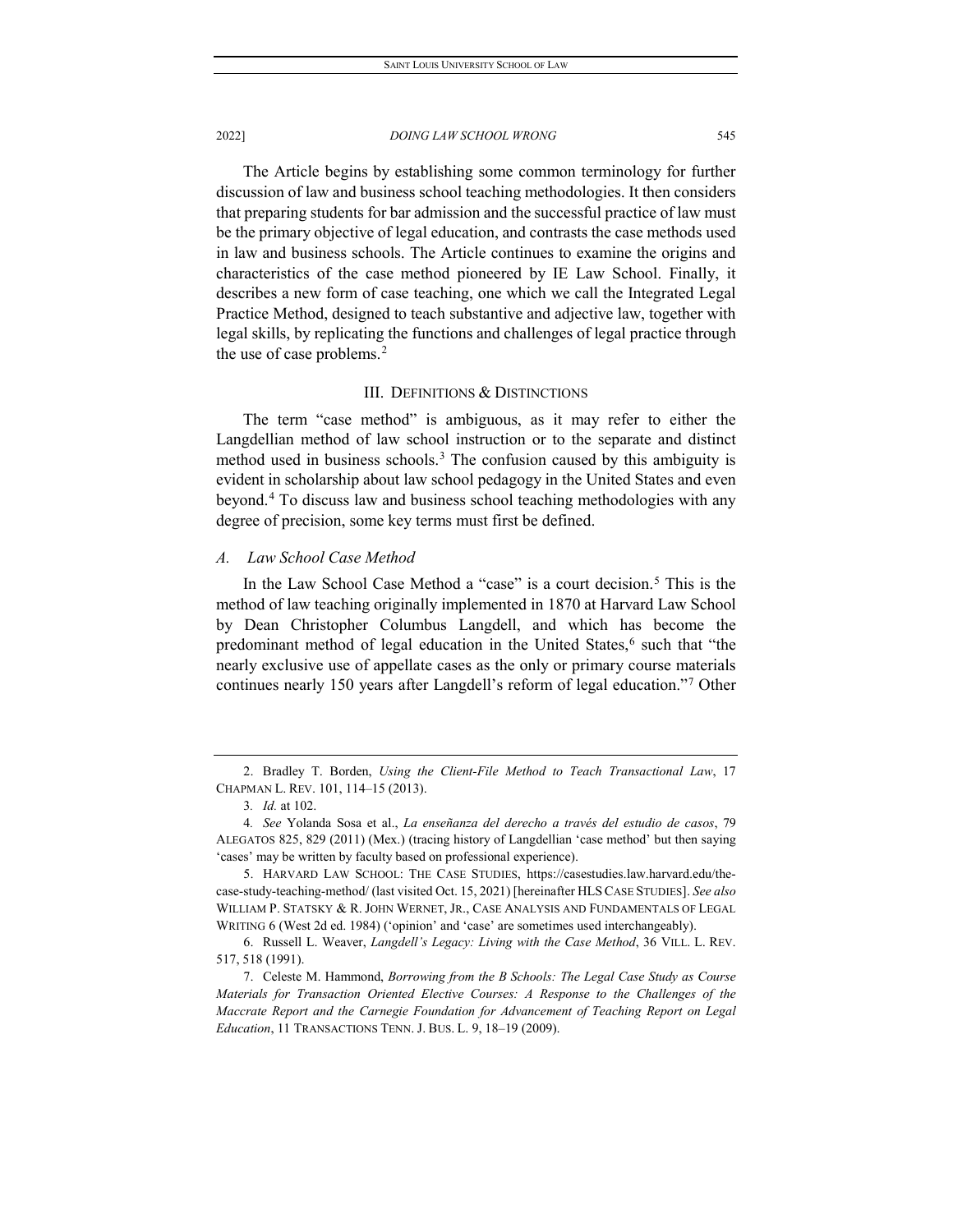names for this method are the "casebook method,"[8](#page-4-0) or the "case-dialogue method."<sup>[9](#page-4-1)</sup>

According to the Carnegie Report, the Law School Case Method is "distinctive to North American legal education and quite sharply different from the method used in the United Kingdom, continental Europe, and, indeed, most of the world: a more typical academic presentation of material through classroom lecture."[10](#page-4-2) In our experience, non-U.S. law professors and students often say that the Law School Case Method is a 'more practical' way of teaching, and so it is—when compared to the lecture model prevalent in the civil-law world, more critically described as "sitting idly in a packed amphitheatre to listen to what is essentially a monolithically doctrinal, one-dimensional reconstruction of legal authorities followed by weeks of cramming for the final exam."<sup>[11](#page-4-3)</sup>

As in our opening anecdote, U.S. law students expect to be taught using the Law School Case Method, and its use may be seen as the hallmark of a serious law school course. Professors Roger Cramton and Susan Koniak advised against the use of a problem-based method to teach legal ethics, on the grounds that requiring students to read and discuss anything other than appellate court decisions "would 'reinforce students' perception of legal ethics as a marginal ... subject."<sup>[12](#page-4-4)</sup> They assert that students are "less likely to take seriously instruction that does not use rigorous and familiar teaching methods."[13](#page-4-5) Paradoxically, overuse of this method may also explain the disengagement of law students in their second and third years,  $14$  who find themselves "often learning the same old thing (case analysis, argumentation skills, and doctrine) in the same old way (casebooks and discussion classes in the law school)."[15](#page-4-7)

# *B. Business School Case Method*

In the Business School Case Method, a "case" is a narrative, written by business school faculty and ideally based on an actual problem faced by a real business enterprise.<sup>[16](#page-4-8)</sup> The case narrative itself is often followed by several pages

<span id="page-4-0"></span><sup>8.</sup> Arthur D. Austin, *Is the Casebook Method Obsolete?*, 6 WM. & MARY L. REV. 157, 157 (1965).

<span id="page-4-2"></span><span id="page-4-1"></span><sup>9.</sup> WILLIAM M. SULLIVAN ET AL., EDUCATING LAWYERS: PREPARATION FOR THE PROFESSION OF LAW 47 (2007).

<sup>10</sup>*. Id.* at 51.

<sup>11.</sup> Arthur Dyevre, *Fixing European Law Schools*, 25 EUR. REV. PRIVATE L. 151, 162 (2017).

<span id="page-4-4"></span><span id="page-4-3"></span><sup>12.</sup> Thomas D. Morgan, *Use of the Problem Method for Teaching Legal Ethics*, 39 WM. & MARY L. REV. 409, 414 (1998).

<sup>13</sup>*. Id*.

<span id="page-4-8"></span><span id="page-4-7"></span><span id="page-4-6"></span><span id="page-4-5"></span><sup>14.</sup> ROY STUCKEY ET AL., BEST PRACTICES FOR LEGAL EDUCATION: A VISION AND A ROAD MAP 140 (2007).

<sup>15.</sup> B.A. Glesner, *Fear and Loathing in the Law Schools*, 23 CONN. L. REV. 627, 659 (1991).

<sup>16.</sup> HLS CASE STUDIES, *supra* note 5.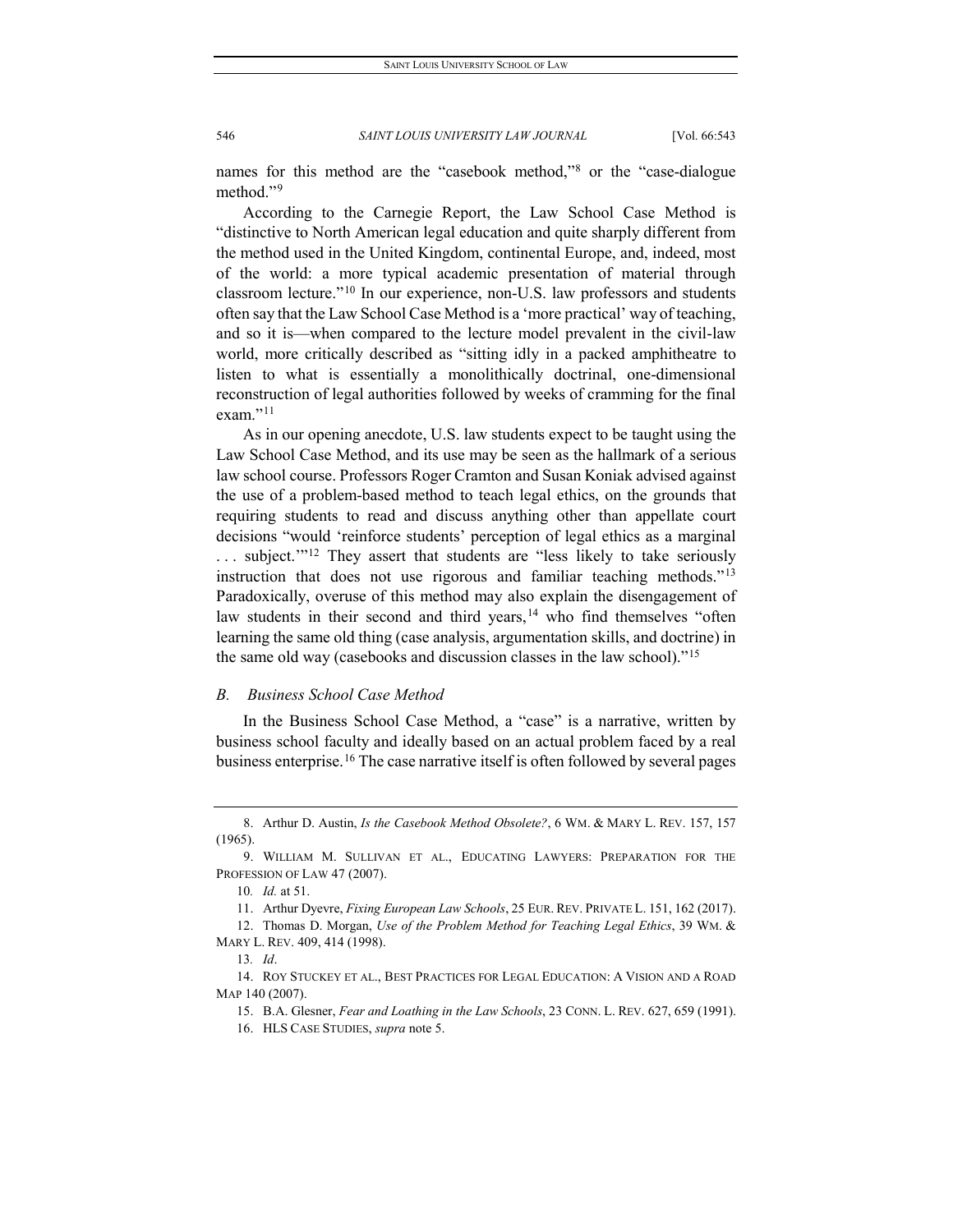of numerical data.[17](#page-5-0) Here, "cases are action-oriented and business school students are placed in the role of a manager who must make decisions that will impact the success of the enterprise."[18](#page-5-1) The Business School Case Method was derived from Langdell's original method and first implemented in 1920 at the Harvard Business School, under the leadership of Dean Wallace P. Donham, who was himself a graduate of Harvard Law School.<sup>[19](#page-5-2)</sup> Although some wanted to call this new form of management pedagogy the "problem method," a 1921 faculty vote decided that "case method" was a more descriptive name,  $20$  thus setting the stage for confusion of the two methods even today. Following its introduction at Harvard Business School, the new method spread to business schools worldwide. $21$ 

In his 1920 address to the HBS Faculty, Dean Edwin Gay spelt out the teaching philosophy that underpins the school: The school should equip the student for business by providing a background of facts and principles and by giving the student training for practice in dealing with business problems . . . . Instruction should be based on specific facts and problems stated in varied forms as they present themselves to the businessman. The student should be required in each course to investigate the facts, to sort undigested material, to state problems, to analyze problems, to reach conclusions and to present subject matter and his decisions orally, and in writing, as he will be required to do in business.<sup>[22](#page-5-5)</sup>

The extent to which business schools make use of the Business School Case Method varies. A 2012 article summarizes data on Master of Business Administration ("MBA") teaching methods, as self-reported by business schools to Bloomberg for use in compiling the latter's business school rankings.<sup>[23](#page-5-6)</sup> According to this data, "most schools deliver about a third of their MBA learning via case study."[24](#page-5-7) Some schools far exceed this figure, with Harvard Business School reporting that eighty percent of its MBA program is taught through cases.[25](#page-5-8)

<span id="page-5-0"></span><sup>17.</sup> David A. Garvin, *Making the Case: Professional Education for the World of Practice*, 106 HARV. MAG. 56, 60 (2003).

<span id="page-5-2"></span><span id="page-5-1"></span><sup>18.</sup> George J. Siedel, *Legal Complexity in Cross-Border Subsidiary Management*, 36 TEXAS INT'L L.J. 611, 614 (2001).

<sup>19.</sup> Garvin, *supra* note 17, at 60.

<sup>20.</sup> Hammond, *supra* note 7, at 13.

<span id="page-5-4"></span><span id="page-5-3"></span><sup>21.</sup> CASE CENTRE, *Using Cases in Teaching: Beyond the Case Method*, https://web.archive .org/web/20210516193044/https://www.thecasecentre.org/educators/casemethod/resources/fea tures/beyond (last visited Jan. 9, 2022).

<sup>22</sup>*. Id.*

<span id="page-5-8"></span><span id="page-5-7"></span><span id="page-5-6"></span><span id="page-5-5"></span><sup>23.</sup> John A. Byrne, *How the World's Top Business Schools Teach Their MBAs*, POETS & QUANTS (Nov. 18, 2012), https://poetsandquants.com/2012/11/18/how-the-worlds-top-businessschools-teach-their-mbas/.

<sup>24</sup>*. Id.*

<sup>25</sup>*. Id.*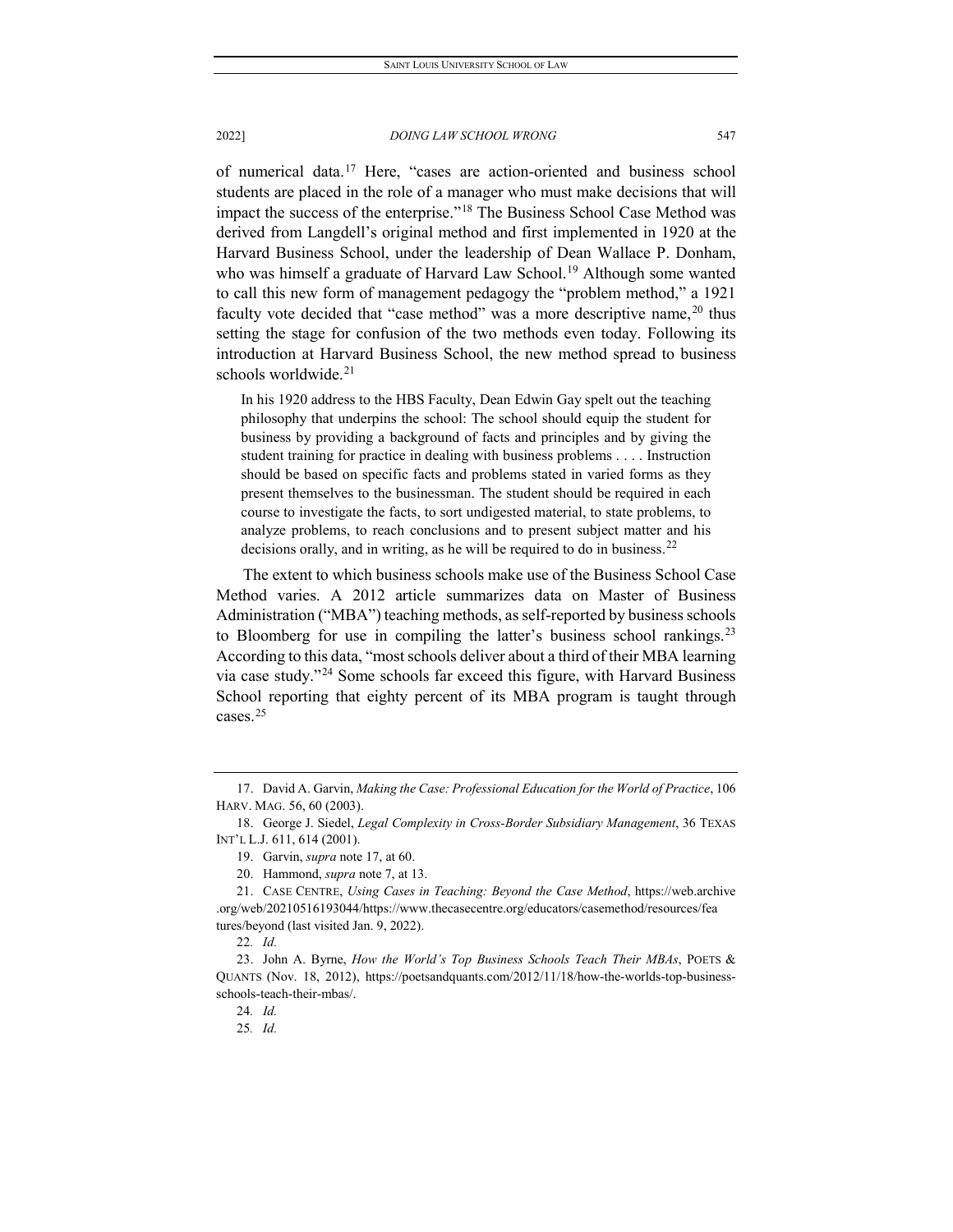# *C. Socratic Method*

"Socratic Method" is sometimes used as a synonym for the entire Langdellian method of instruction,  $26$  and other times to denote a model of classroom interaction which is a traditional component of the Langdellian method.<sup>[27](#page-6-1)</sup> While authors differ as to whether or not these terms are indeed synonymous,<sup>[28](#page-6-2)</sup> this Article treats them as two different concepts, on the basis that each can be used independently of the other. Thus, professor and students may engage in Socratic dialogue over materials other than court decisions, while court decisions may be studied by means other than Socratic dialogue.<sup>[29](#page-6-3)</sup>

# *D. Problem-Based Methods*

Adding to the confusion, the word "case" also appears in an assortment of terms describing approaches to legal instruction focused not on the analysis of court decisions, but on the solution of real or fictitious problems. Examples include the "case study method,"[30](#page-6-4) the "client-file method,"[31](#page-6-5) and the "CaseFile method."[32](#page-6-6) The raw materials are described as "case studies, case files, current matters, fact patterns, simulations, or briefs."<sup>[33](#page-6-7)</sup> This Article will refer to these non-Langdellian law school teaching methodologies under the general rubric of Problem-Based Methods.

# IV. FUNDAMENTAL OBJECTIVES: BAR ADMISSION & PREPARATION FOR PRACTICE

We begin with the proposition that the fundamental objectives of legal education, and therefore of law schools, are to prepare students so that upon their graduation, they may (i) become admitted to the bar and (ii) successfully begin the practice of law. "A law school is a professional school. It is in the business

31. Borden, *supra* note 2, at 102.

<span id="page-6-0"></span><sup>26.</sup> Cynthia G. Hawkins-León, *The Socratic Method—Problem Method Dichotomy: The Debate over Teaching Method Continues*, 1998 B.Y.U. EDUC. & L.J. 1, 4 (1998).

<span id="page-6-1"></span><sup>27.</sup> Jeffrey D. Jackson, *Socrates and Langdell in Legal Writing: Is the Socratic Method a Proper Tool for Legal Writing Courses*, 43 CAL. W. L. REV. 267, 271 (2007).

<span id="page-6-2"></span><sup>28</sup>*. E.g.*, Hawkins-León, *supra* note 26. *Cf.* Michael Vitiello, *Professor Kingsfield: The Most Misunderstood Character in Literature*, 33 HOFSTRA L. REV. 955, 964 n.67 (2005) (case method refers to casebook method combined with Socratic dialogue). *But cf.* Jackson, *supra* note 27, at 271 (Socratic Method not synonymous with case method).

<sup>29.</sup> Jackson, *supra* note 27.

<sup>30.</sup> HLS CASE STUDIES, *supra* note 5.

<span id="page-6-6"></span><span id="page-6-5"></span><span id="page-6-4"></span><span id="page-6-3"></span><sup>32.</sup> Douglas Leslie, *How to Not Teach Contracts, and Any Other Course Powerpoint, Laptops, and The CaseFile Method*, 44 ST. LOUIS U. L.J. 1289, 1306 (2000).

<span id="page-6-7"></span><sup>33.</sup> Stephen Nathanson, *Designing Problems to Teach Legal Problem Solving*, 34 CAL. W. L. REV. 325, 326 (1998).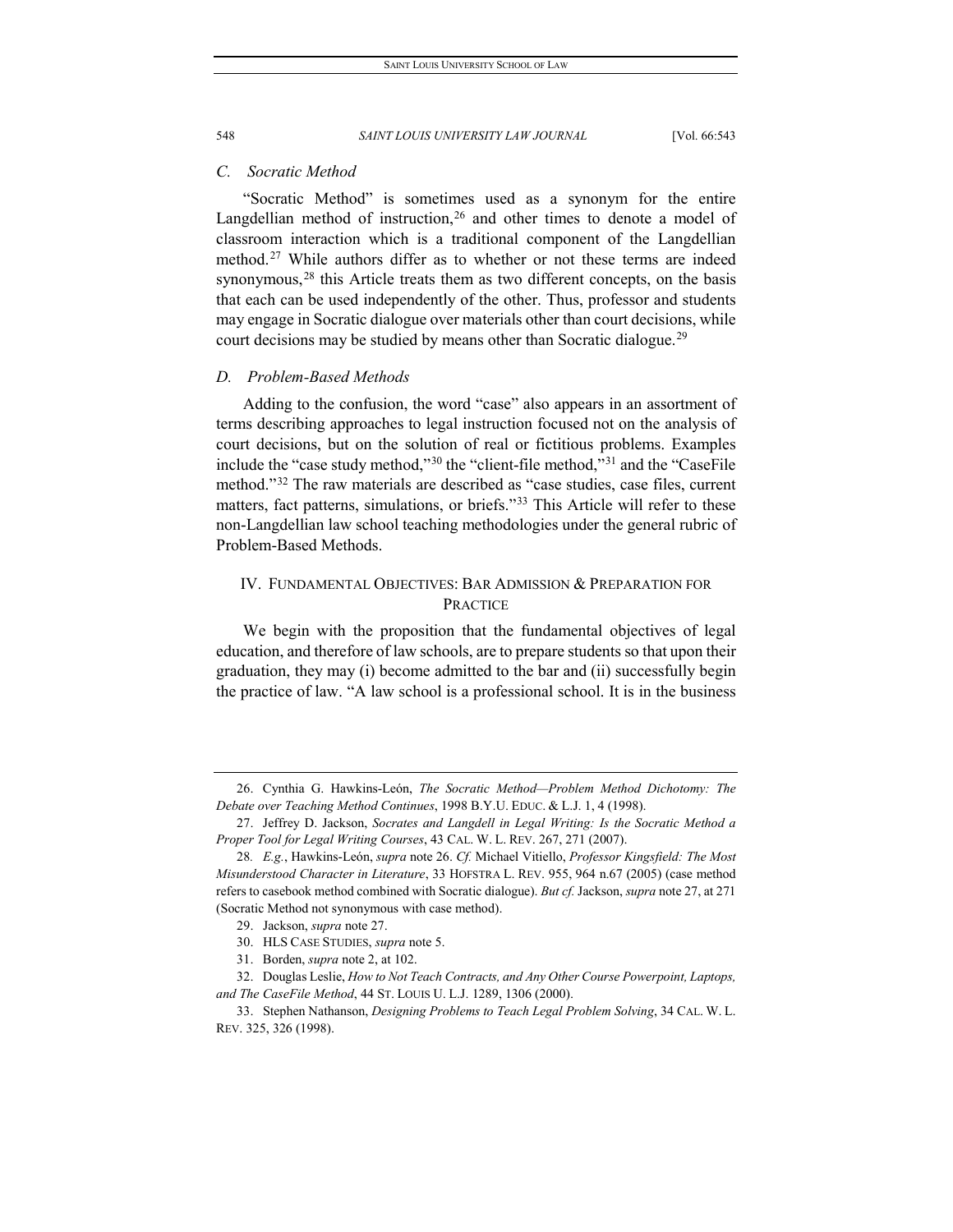of training its graduates for lifetime careers as practicing lawyers  $\dots$ ."<sup>[34](#page-7-0)</sup> This fundamental purpose forms the basis of the American Bar Association ("ABA") Standards,<sup>35</sup> and was succinctly expressed by Dean Stephen Friedman, who stated that "for most students and most law schools, the raison d'etre of legal education is to educate and train students to be *effective new lawyers*. . . ."[36](#page-7-2) Friedman acknowledged that he had "no illusions about the universal acceptability of this goal as a standard among law professors and deans,"[37](#page-7-3) thus recognizing the many competing interests in the contemporary law school environment, including such laudable pursuits as producing legal scholarship, advancing social justice, or even improving a school's *U.S. News & World Report* ranking.

In spite of the many competing interests, the primacy of bar admission and preparation for practice is demonstrated by the simple fact that if either of these two objectives are unmet, the whole law school enterprise grinds to a halt. No matter how worthy they may be in their own right, scholarship, social justice, or improved rankings are not sustainable in a law school if its graduates find themselves unable to become admitted to the bar, or unprepared to begin the practice of law. As shown by several recent examples, such a law school will find it difficult to survive.[38](#page-7-4)

# V. LEGAL ANALYSIS IS INSUFFICIENT

It has become a commonplace that the Law School Case Method is intended to teach students to "think like a lawyer."[39](#page-7-5) Defining what it means to "think like a lawyer" is more complicated, leading at least one author to conclude that the concept itself is "so circular that it is essentially meaningless."[40](#page-7-6)

<span id="page-7-0"></span><sup>34.</sup> H.P. Southerland, *English as a Second Language—or Why Lawyers Can't Write*, 18 ST. THOM. L. REV. 53, 66 (2005–2006).

<span id="page-7-1"></span><sup>35.</sup> AMERICAN BAR ASSOCIATION SECTION OF LEGAL EDUCATION AND ADMISSIONS TO THE BAR, ABA STANDARDS AND RULES OF PROCEDURE FOR APPROVAL OF LAW SCHOOLS 2017–2018 15 (2017). Standard 301(a) provides that "A law school shall maintain a rigorous program of legal education that prepares its students, upon graduation, for admission to the bar and for effective, ethical and responsible participation as members of the legal profession."

<span id="page-7-2"></span><sup>36.</sup> Stephen J. Friedman, *Why Can't Students Be More Like Lawyers?*, 37 U. TOL. L. REV. 81, 82 (2005).

<sup>37</sup>*. Id.*

<span id="page-7-4"></span><span id="page-7-3"></span><sup>38</sup>*. E.g.*, Sonali Kohali et al., *Whittier Law School is closing, due in part to low student achievement*, L.A. TIMES (Apr. 20, 2017), http://www.latimes.com/local/education/la-me-eduwhittier-law-school-closing-20170420-story.html (twenty-two percent pass rate for first time takers of July 2016 California bar exam, only two percent of 2016 graduates got large law firm jobs). *See also* Elizabeth Olson, *For-Profit Charlotte School of Law Closes*, N.Y. TIMES (Aug. 15, 2017), https://www.nytimes.com/2017/08/15/business/dealbook/for-profit-charlotte-school-of-law -closes.html (one in five 2016 graduates passed bar exam and got a job requiring a law degree).

<span id="page-7-5"></span><sup>39.</sup> SULLIVAN ET AL., *supra* note 9, at 47.

<span id="page-7-6"></span><sup>40.</sup> STUCKEY ET AL., *supra* note 14, at 40.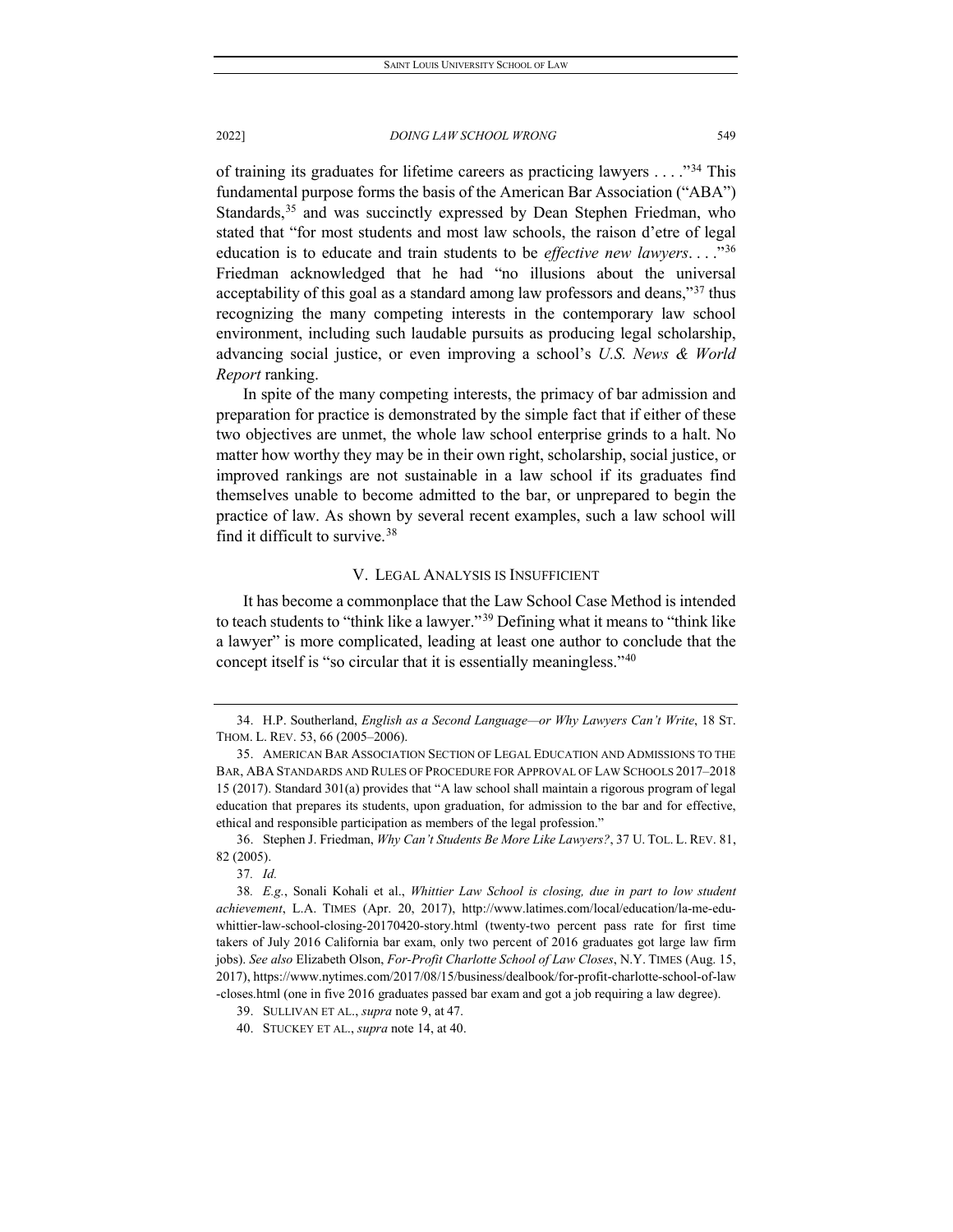Other authors equate "thinking like a lawyer" with the ability to perform legal analysis. For instance, Professors Howard E. Katz and Kevin Francis O'Neill advise beginning law professors that teaching legal analysis is their most important job, as well as the ultimate objective of the Law School Case Method.<sup>[41](#page-8-0)</sup> They break this down into learning "how to spot an issue, articulate the governing rule, and apply that rule to the pivotal facts<sup>"[42](#page-8-1)</sup> as well as "how to dissect a judicial decision and how to apply its holding to new fact patterns."<sup>[43](#page-8-2)</sup> To Katz and O'Neill, these skills are so fundamental that "students' most pressing need is to graduate from law school with a highly developed talent for legal analysis."[44](#page-8-3)

More than sixty years ago, Professor Lon Fuller wrote, "'We teach men to think' has been the last refuge of every dying discipline from Latin and Greek to Mechanical Drawing and Common-Law Pleading."[45](#page-8-4) While we do not claim that law study is a dying discipline, we are able to point to a growing recognition that while legal analysis—or in other words, "thinking like a lawyer"—is a fundamental and necessary part of a legal education, it alone is insufficient for success in the practice of law.<sup>[46](#page-8-5)</sup>

Professor Cynthia Hawkins-León states that "preparation to think like a lawyer is no longer sufficient. Law students need preparation to act and react like lawyers."<sup>[47](#page-8-6)</sup> More critically, Professor Judith Younger concluded that law schools only succeed at teaching issue spotting and legal labeling or categorization of facts.[48](#page-8-7) Professor John Sonsteng cites nine areas of legal skills in which legal education fails to train students: "(1) understanding and conducting litigation; (2) drafting legal documents; (3) oral communications; (4) negotiations; (5) fact gathering; (6) counseling; (7) organizing and managing legal work; (8) instilling others' confidence in the students; and (9) providing the ability to obtain and keep clients."[49](#page-8-8)

The traditional Law School Case Method is not doing an optimal job in preparing students for the full range of knowledge and skills that will be expected of them in practice. A fundamental readjustment of law teaching methodology is long overdue.

48. STUCKEY ET AL., *supra* note 14, at n.135.

<span id="page-8-1"></span><span id="page-8-0"></span><sup>41.</sup> HOWARD E. KATZ & KEVIN FRANCIS O'NEILL, STRATEGIES AND TECHNIQUES OF LAW SCHOOL TEACHING 41 (2009).

<sup>42</sup>*. Id.* at 6.

<sup>43</sup>*. Id.* at 19.

<sup>44</sup>*. Id.* at 41.

<span id="page-8-4"></span><span id="page-8-3"></span><span id="page-8-2"></span><sup>45.</sup> Lon L. Fuller, *What the Law Schools Can Contribute to the Making of Lawyers*, 1 J. LEGAL ED. 189, 190 (1948).

<span id="page-8-6"></span><span id="page-8-5"></span><sup>46.</sup> Lowell Bautista, *The Socratic Method as a Pedagogical Method in Legal Education*, UNIV. WOLLONGONG FAC. L. HUMAN. & ARTS—PAPERS 1, 7 (2014) (Austl.).

<sup>47.</sup> Hawkins-León, *supra* note 26, at 15.

<span id="page-8-8"></span><span id="page-8-7"></span><sup>49.</sup> John O. Sonsteng et al., *A Legal Education Renaissance: A Practical Approach for the Twenty-First Century*, 34 WM. MITCHELL L. REV. 303, 318 (2007).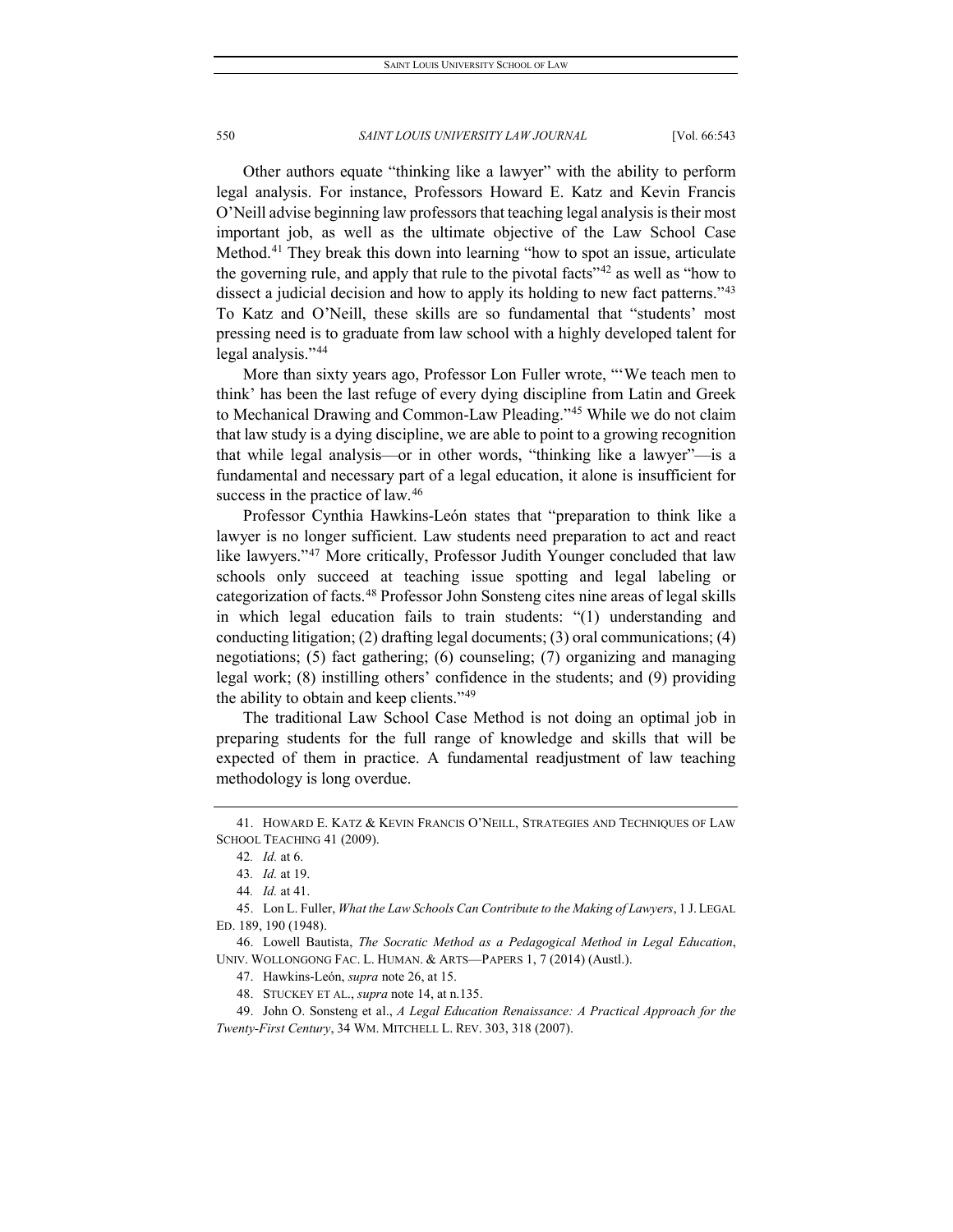# VI. LAW & BUSINESS SCHOOL METHODOLOGIES COMPARED

Our focus now shifts to a comparison of the law school and business school teaching methodologies, with emphasis on the following aspects:

- What is a "case"?
- What takes place before, during, and after class?
- The role of group work

# *A. The Law School Case Method*

1. What is a "Case" in the Law School Case Method?

In the Law School Case Method, a "case" is a court decision,  $50$  more specifically the opinion of an appellate court.  $51$  A common criticism of this method is that its raw materials, in other words, its "cases" are significantly removed from the reality of law practice, in that students must analyze a problem that has already been solved.<sup>[52](#page-9-2)</sup> At the point where a law student encounters the case, the lawyering and judging have already been done. Facts have already been sorted through and organized, and the important decisions have already been made: whether or not to sue, the grounds for the lawsuit, how to prepare the relevant pleadings, how to conduct discovery, whether to go to trial instead of settling, and whether or not to appeal. This criticism is by no means new. In 1948, Professor Karl Llewellyn expressed his preference for teaching with cases in which "the problem is presented as one *for* solution, as a problem not with its answer at hand, but as one to which possible answers are to be worked out in class."[53](#page-9-3)

# 2. Before, During, and After the Law School Class

From a student's perspective, the steps involved in the Law School Case Method are "studying and abstracting ('briefing') . . . opinions, studying the supplementary notes and text in the casebook, discussing these and the instructor's questions and comments about them in class, asking questions, taking notes and then comparing and putting them together through systematic reviewing and outlining."[54](#page-9-4) Another law student broke down the process into four steps, three of which are common to other learning environments: preparing for class, actually attending and participating in class, and reviewing for

<span id="page-9-1"></span><span id="page-9-0"></span><sup>50.</sup> HLS CASE STUDIES, *supra* note 5. *See also* STATSKY & WERNET, *supra* note 5 ('opinion' and 'case' are sometimes used interchangeably).

<sup>51.</sup> Hammond, *supra* note 7, at 18–19.

<sup>52.</sup> HLS CASE STUDIES, *supra* note 5.

<span id="page-9-3"></span><span id="page-9-2"></span><sup>53.</sup> Karl N. Llewellyn, *The Current Crisis in Legal Education*, 1 J. LEGAL ED. 211, 214 (1948).

<span id="page-9-4"></span><sup>54.</sup> STANLEY V. KINYON, INTRODUCTION TO LAW STUDY AND LAW EXAMINATIONS IN A NUTSHELL 33–34 (1971).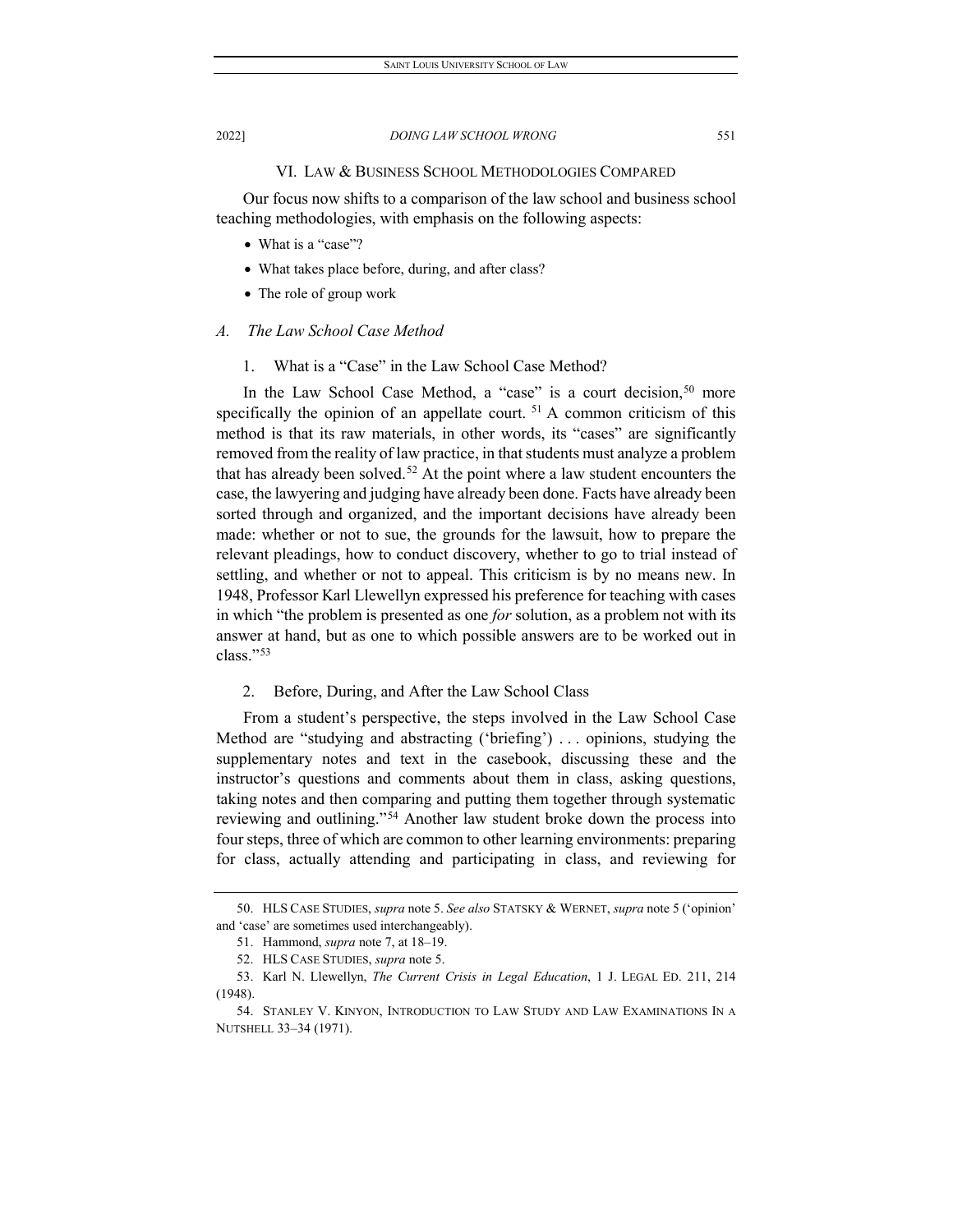examinations.<sup>[55](#page-10-0)</sup> The fourth step, said by the same student to be unique to the Law School Case Method, is "the post-class phase . . . which is to pull together the information, put it in outlines, on notecards."[56](#page-10-1) Professor Michael Schwarz wrote that outside the classroom, the Law School Case Method "involves selfteaching because law professors expect students to figure out on their own, or through study groups, what they need to know and be able to do to succeed in the class."[57](#page-10-2) Students are advised to prepare written syntheses (outlines) of material covered in class, which then form the basis for review and memorization before exams.<sup>[58](#page-10-3)</sup> Traditionally, assessment depends on a single written examination at the end of the course.<sup>[59](#page-10-4)</sup>

As previously explained, the term Socratic Method is not used here as a synonym for the Law School Case Method. Instead, the Socratic Method refers to a form of classroom interaction within the Law School Case Method, governed by its own set of unwritten traditions, norms, and expectations. Law professors and students engage in a formalistic interaction, which has been described as "ritualized combat."[60](#page-10-5) In brief, "[s]tudents read appellate courts' decisions in casebooks and answer professors' questions about the holdings and principles of law contained in the cases. This question and answer practice is loosely referred to as 'Socratic dialogue."<sup>[61](#page-10-6)</sup>

Characteristic of the Socratic Method of classroom interaction is its "hub-and-spokes" model between professor and student.<sup>[62](#page-10-7)</sup> Students are questioned individually and are expected to respond only to the professor,<sup>[63](#page-10-8)</sup> while other members of the class silently observe and listen to this two-way dialogue.<sup>[64](#page-10-9)</sup> "The students who are not actively answering the question are expected to be following along and considering the problems and answers in case they are called upon next."[65](#page-10-10) This passive observation is sometimes claimed as a basis for considering the Socratic Method as a method of group teaching and

<span id="page-10-10"></span><span id="page-10-9"></span><span id="page-10-8"></span><span id="page-10-7"></span>63. Jenny Morgan, *The Socratic Method: Silencing Cooperation*, LEG. ED. REV. 13 (1989) (Austl.).

64. Llewellyn, *supra* note 53, at 212.

<span id="page-10-1"></span><span id="page-10-0"></span><sup>55.</sup> Dorothy H. Evensen, *To Group or Not to Group: Students' Perceptions of Collaborative Learning Activities in Law School*, 28 S. ILL. U.L.J. 343, 401 (2004).

<sup>56</sup>*. Id.* at 401–02.

<sup>57.</sup> STUCKEY ET AL., *supra* note 14, at 135.

<span id="page-10-3"></span><span id="page-10-2"></span><sup>58.</sup> R. RANDALL KELSO & CHARLES D. KELSO, STUDYING LAW: AN INTRODUCTION 479–80 (1984).

<sup>59.</sup> STUCKEY ET AL., *supra* note 14, at 236.

<span id="page-10-6"></span><span id="page-10-5"></span><span id="page-10-4"></span><sup>60.</sup> Lani Guinier et al., *Becoming Gentlemen: Women's Experiences at One Ivy League Law School*, 143 U. PA. L. REV. 1, 62 (1994).

<sup>61.</sup> STUCKEY ET AL., *supra* note 14, at 207.

<sup>62.</sup> HLS CASE STUDIES, *supra* note 5.

<sup>65.</sup> Jackson, *supra* note 27, at 273.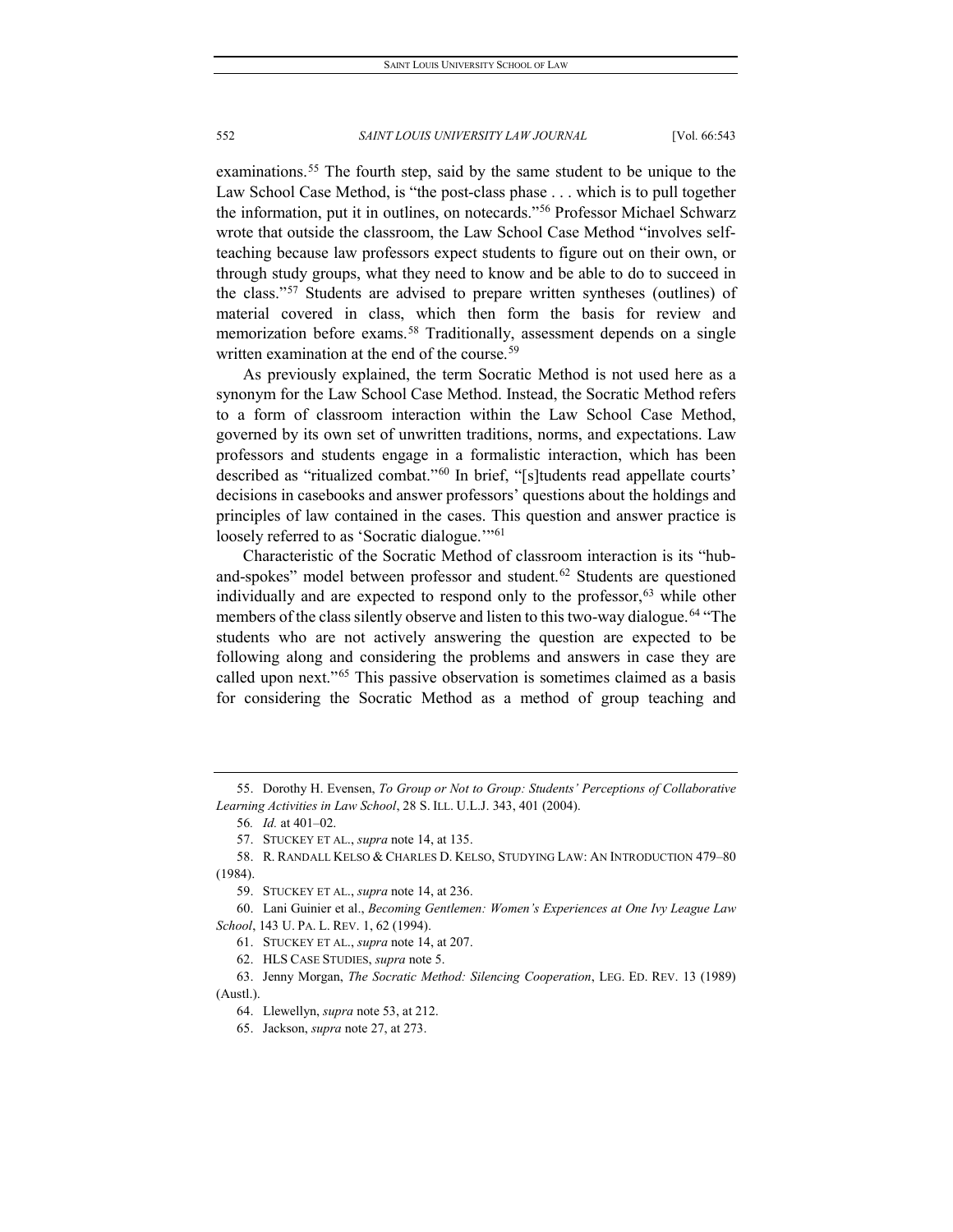learning.<sup>[66](#page-11-0)</sup> In contrast, Schwarz characterized this aspect of the Law School Case Method as a vicarious method of instruction, as "most students in the class are not engaged in the professor-on-student dialogue and must experience vicariously what the speaking student actually experiences."[67](#page-11-1)

Student-to-student dialogue in U.S. law classrooms is said to be "relatively rare."<sup>[68](#page-11-2)</sup> Nor do professors using the Socratic Method make much use of students' prior experience in classroom discussion, in clear contrast to the business school teaching model and to the best practice recommendations in the Stuckey report.<sup>[69](#page-11-3)</sup> None of the respondents to a law student survey conducted by Professor Dorothy Evensen mentioned a professor drawing on students' preexisting background knowledge or academic and professional experience in class.<sup>[70](#page-11-4)</sup>

3. Group Work in Law School

Law school group work is generally a matter of student choice. Student outlining and review may take place individually or in informal study groups.<sup>[71](#page-11-5)</sup> Law schools may suggest that students engage in some form of group study, but this decision is ultimately left up to the students themselves, as is their choice of group members.[72](#page-11-6) Students are also left to their own devices as to the functioning of their groups, leading Evensen to conclude that study groups often fail because law students "simply do not know what to do during group meetings."<sup>[73](#page-11-7)</sup> In any event, cooperation among law students tends to take place outside the classroom.[74](#page-11-8)

Paradoxically, law students work together in the hope of improving their individual performance on examinations. True teamwork, in which members share responsibilities and are evaluated collectively on the group's work product, is uncommon in law schools. Professor Carole Silver points out that "group writing assignments are unusual. Moreover, it is the rare law school class that attempts to address the challenges of group projects." <sup>[75](#page-11-9)</sup> Silver goes on to say that law students "are accustomed to working alone and competitively.... They are reluctant to share responsibility for their grades with other students for fear that they will suffer because of another student's lack of initiative or

74. J. Morgan, *supra* note 63.

<span id="page-11-4"></span><span id="page-11-3"></span><span id="page-11-2"></span><span id="page-11-1"></span><span id="page-11-0"></span><sup>66.</sup> Robin A. Boyle & Rita Dunn, *Teaching Law Students Through Individual Learning Styles*, 62 ALB. L. REV 213, 218 (1998).

<sup>67.</sup> STUCKEY ET AL., *supra* note 14, at 135.

<sup>68.</sup> SULLIVAN ET AL., *supra* note 9, at 50.

<sup>69.</sup> STUCKEY ET AL., *supra* note 14, at 115.

<sup>70.</sup> Evensen, *supra* note 55, at 414.

<sup>71.</sup> KINYON, *supra* note 54, at 87–88.

<sup>72.</sup> Evensen, *supra* note 55, at 385.

<sup>73</sup>*. Id.* at 417.

<span id="page-11-9"></span><span id="page-11-8"></span><span id="page-11-7"></span><span id="page-11-6"></span><span id="page-11-5"></span><sup>75.</sup> Carole Silver*, Adventures in Comparative Legal Studies: Studying Singapore*, 51 J. LEGAL EDUC. 75, 85 (2001).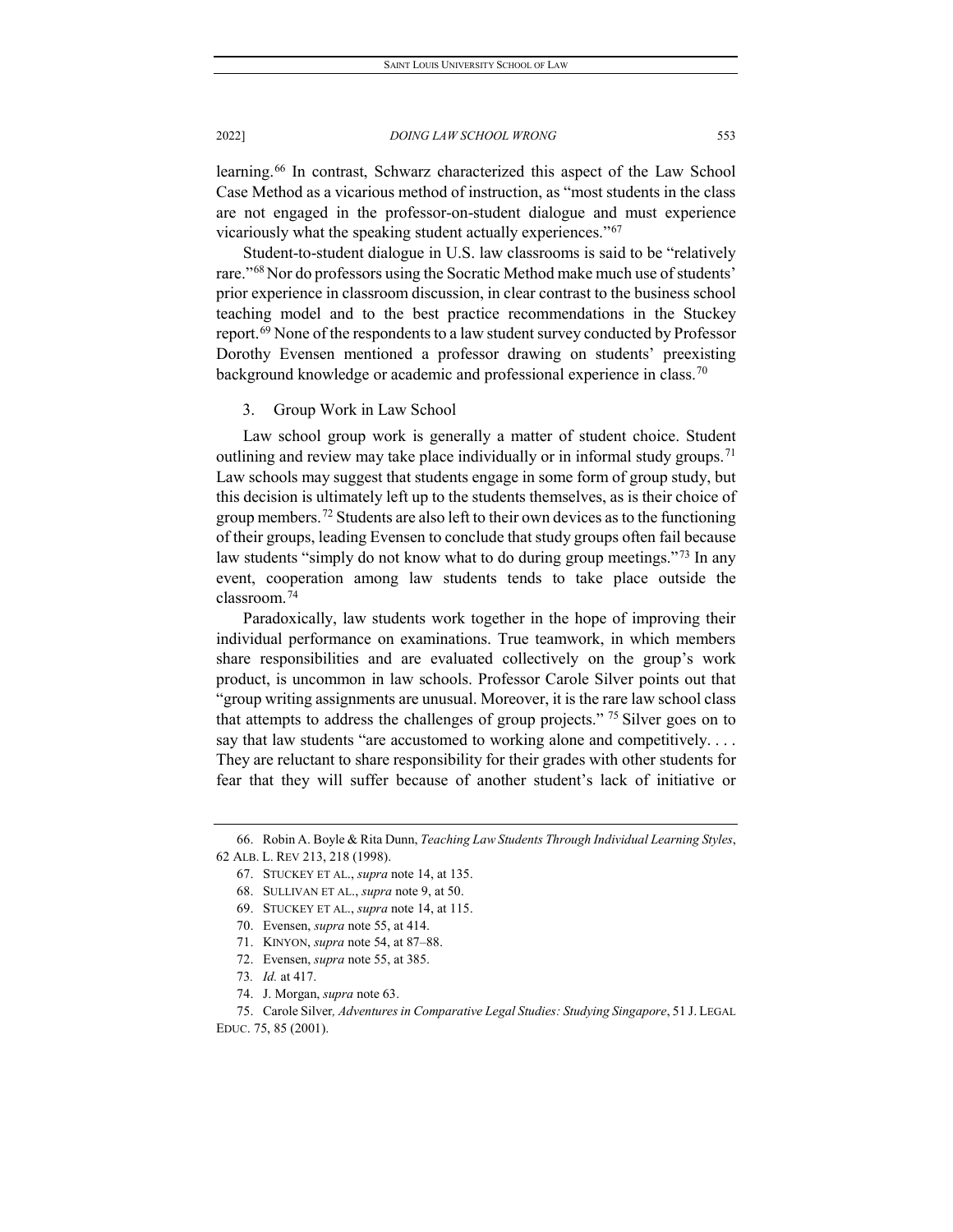ability."[76](#page-12-0) Some of the law students in the Evensen survey mentioned negative experiences with teamwork assignments, saying that these assignments were rejected by students "because they were seen as incongruous with the larger goal of getting more tangible and exam-focused information on a given subject."[77](#page-12-1)

One justification for the lack of group work in U.S. legal education is that the practice of law is claimed to be mainly an individual undertaking.<sup>78</sup> On this premise, professors are even warned away from group work. "Often, lawyers must work alone on projects or with little supervision from their superiors . . . A professor might wisely reject group projects in light of the realities of law practice."[79](#page-12-3) The Evensen survey respondents had differing opinions "concerning whether or not lawyers actually worked collectively, and therefore, whether group work better prepared students for collaborative, professional work.["80](#page-12-4) One of the surveyed students "perceived study groups as a preparation for practice because 'in the real world you have to work together to develop solutions."<sup>[81](#page-12-5)</sup> In contrast, another student described his summer clerkship as receiving assignments passed down from partner to associate to clerk, which he presumably was expected to complete on his own.<sup>[82](#page-12-6)</sup>

In contrast, a number of authors point out the clear benefits of lawyers and law students knowing how to work together as a team. "Best practices *encourage cooperation among students*, because effective learning, like effective professional work, is usually collaborative and social rather than competitive and isolated."[83](#page-12-7) The ability to work effectively as part of a team is recognized by the Law Society of England and Wales as one of the core components of entry-level competence for new solicitors.<sup>[84](#page-12-8)</sup> Teamwork was also identified as one of the skills considered essential or very important for success in the practice of law by a survey of Arizona lawyers carried out by Stephen Gerst and Gerald Hess.<sup>85</sup>

Law schools could do more to prepare their students for effective teamwork. Professor B.A. Glesner recognizes an unmet need for students to learn how to

<sup>76</sup>*. Id.*

<sup>77.</sup> Evensen, *supra* note 55, at 417.

<span id="page-12-2"></span><span id="page-12-1"></span><span id="page-12-0"></span><sup>78.</sup> Ruta K. Stropus, *Mend It, Bend It, and Extend It: The Fate of Traditional Law School Methodology in the 21st Century*, 21 LOY. U. CHI. L.J. 449, 470 (1996).

<span id="page-12-4"></span><span id="page-12-3"></span><sup>79.</sup> Michael Vitiello, *Professor Kingsfield: The Most Misunderstood Character in Literature*, 33 HOFSTRA L. REV. 955, 986 n.225 (2005).

<sup>80.</sup> Evensen, *supra* note 55, at 412.

<sup>81</sup>*. Id*.

<sup>82</sup>*. Id*.

<span id="page-12-7"></span><span id="page-12-6"></span><span id="page-12-5"></span><sup>83.</sup> Kent J. Syverud, *The Caste System and Best Practices in Legal Education*, 1 J. ASS'N LEGAL WRITING DIRS. 12, 16 (2002).

<span id="page-12-8"></span><sup>84.</sup> STUCKEY ET AL., *supra* note 14, at 54 (citing THE LAW SOCIETY, SECOND CONSULTATION ON A NEW TRAINING FRAMEWORK FOR SOLICITORS, § 4, ¶ 46 (Sept. 2003)).

<span id="page-12-9"></span><sup>85.</sup> Stephen Gerst & Gerald Hess, *Professional Skills and Values in Legal Education: The GPS Model*, 43 VAL. U. L. REV. 513, 525 (2009).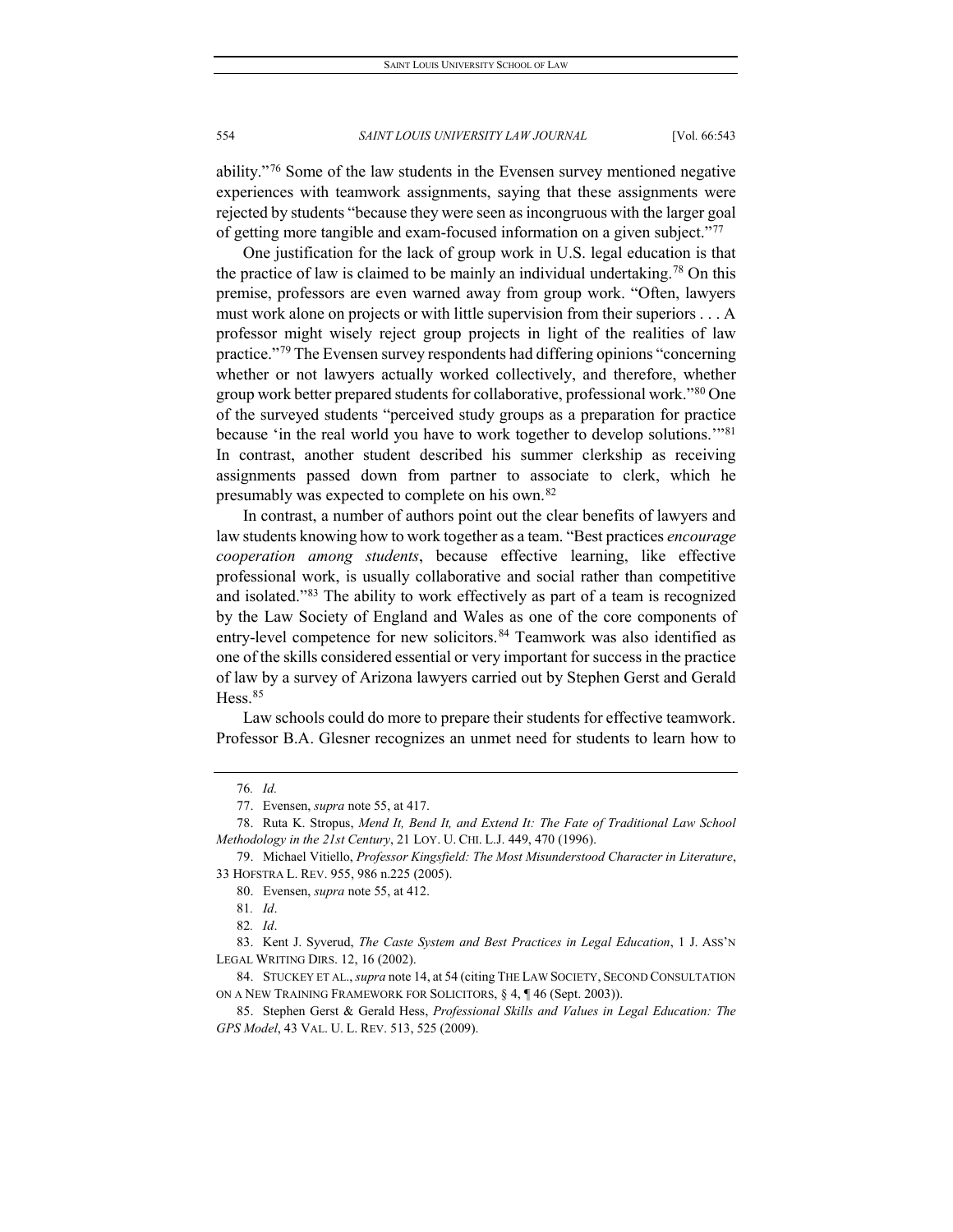work effectively with their classmates and seems to acknowledge that law professors contribute to this shortcoming.[86](#page-13-0) Evensen recommends that law schools and law faculty do more in this regard and suggests that second and third year students, often referred to as 2Ls and 3Ls, be trained as study group facilitators for their 1L colleagues.<sup>[87](#page-13-1)</sup> She also suggests that group work goes beyond mere preparation for examinations.<sup>[88](#page-13-2)</sup> More interesting is what these authors don't say, as they stop short of proposing that law schools might follow the business-school example by not only requiring teamwork as part of the curriculum, but also actively training and coaching students in teamwork as a valuable soft skill.

Except for the relatively few brave souls who set up as solo practitioners fresh out of law school,<sup>[89](#page-13-3)</sup> most graduates will find themselves working in a law firm, company, or other organization, with defined roles, common objectives, and shared accountability for outcomes. Preparing law students for effective teamwork gives them an additional set of skills for success in a law firm, practice group or legal department. These skills complement students' ability to complete individual tasks, and empower them to achieve larger team and organizational objectives.

# *B. The Problem-Based Method in Law School*

In 1948, Fuller called for the use of case problems, modeled on business school cases, to teach law students:

An important part of the student's training in law school should be directed toward the solution of problems that involve a synthesis of legal and 'extralegal' considerations. Except in a few courses, problems suited to this purpose cannot be obtained directly from reported appellate cases. Something like the 'cases' used in the Harvard Graduate School of Business Administration would seem to be in order.  $90$ 

Since then, a number of methods have focused on the use of case problems, under a variety of different names, including Harvard Law School's "Case Study Method,["91](#page-13-5) and the "Case File Method" developed by Professor Douglas Leslie of the University of Virginia School of Law.[92](#page-13-6)

<sup>86.</sup> Glesner, *supra* note 15, at 652.

<sup>87.</sup> Evensen, *supra* note 55, at 418.

<sup>88</sup>*. Id*.

<span id="page-13-6"></span><span id="page-13-5"></span><span id="page-13-4"></span><span id="page-13-3"></span><span id="page-13-2"></span><span id="page-13-1"></span><span id="page-13-0"></span><sup>89.</sup> NAT'L ASS'N FOR LAW, PLACEMENT CLASS OF 2018 NATIONAL SUMMARY REPORT, https://www.nalp.org/uploads/NationalSummaryReport\_Classof2018\_FINAL.pdf (last visited Oct. 6, 2020) (of 34,221 law graduates in 2018, only 323 were reported as solo practitioners).

<sup>90.</sup> Fuller, *supra* note 45, at 201.

<sup>91.</sup> HLS CASE STUDIES, *supra* note 5.

<sup>92.</sup> Leslie, *supra* note 32, at 1306.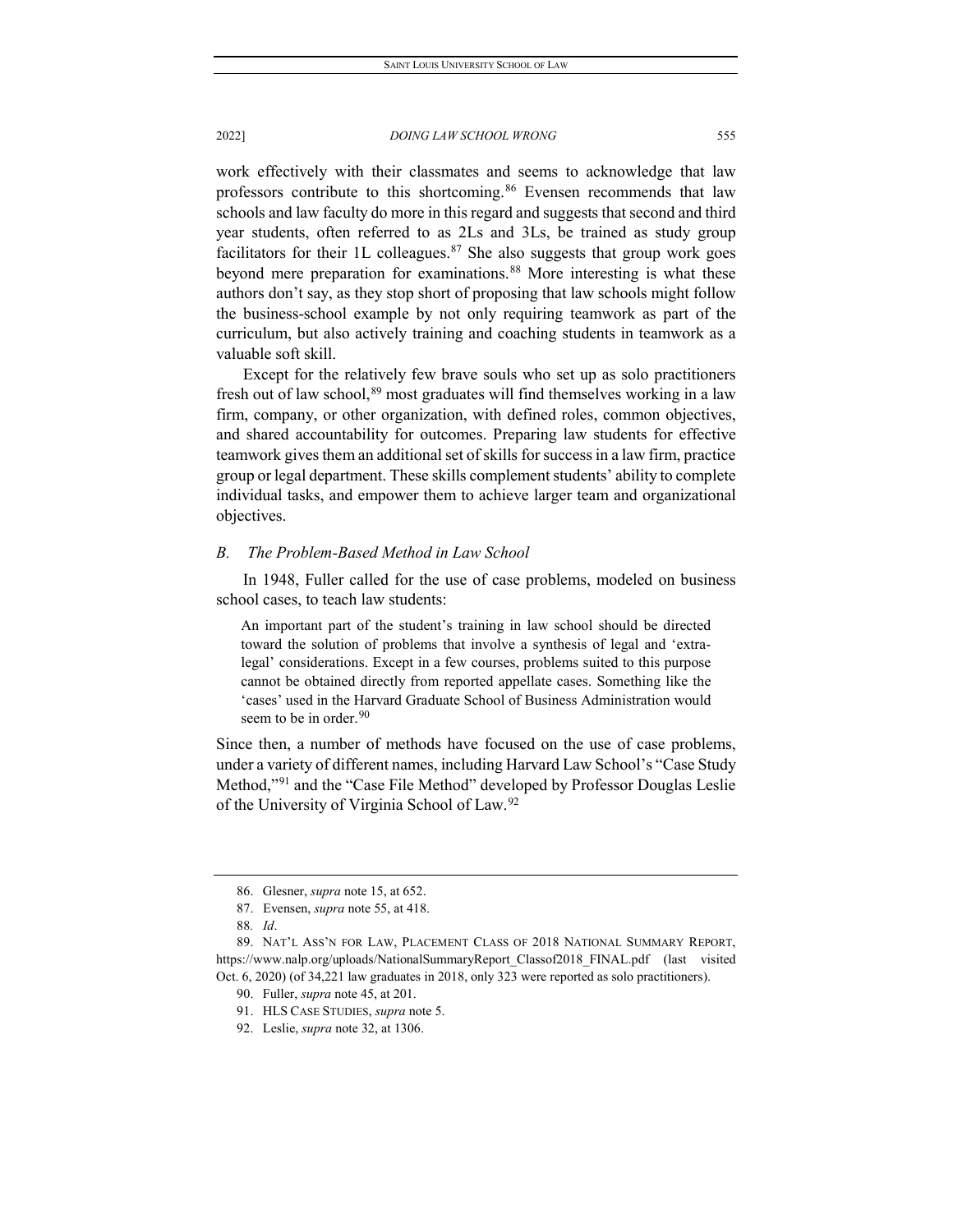# 1. Case, Hypothetical, or Problem?

Sources for problems to be used in the law school classroom include CALI lessons or a casebook that includes problems,  $93$  faculty adaptation of traditional casebook cases,  $94$  or case problems written from scratch by faculty.  $95$  Harvard case studies are written by recent graduates of Harvard Law School, under supervision of Harvard Law School faculty,<sup>[96](#page-14-3)</sup> and "are based on interviews or public sources; sometimes, case studies are disguised versions of actual events or composites based on the faculty authors' experience and knowledge of the subject."[97](#page-14-4)

In contrast to business schools and their insistence that cases be based on actual business problems,<sup>[98](#page-14-5)</sup> law schools have a longstanding tradition of using invented fact patterns or "hypotheticals" as part of the Socratic Method.<sup>[99](#page-14-6)</sup> However, there are significant differences between a hypothetical and a case problem:

A problem, in contrast to a hypothetical, is best presented to students in writing, usually in advance of the class session in which it is employed. A problem is best offered not with built-in factual variations, but as one concrete fact pattern, and it is best used not to illustrate one particular element, but to give the students practice in applying *all* of the elements that make up a cause of action or defense  $\ldots$ <sup>[100](#page-14-7)</sup>

Hypotheticals are generally shorter than case problems. The brevity of a hypothetical is suited to oral presentation, and a hypothetical "is best offered as a series of slightly different factual variations, and . . . best used to illustrate the limits of one particular element in a cause of action or defense."[101](#page-14-8) In contrast, the more extensive case problems "may be more effective than hypotheticals, because they involve real-life, often well known, scenarios or stories where the players face issues that require resolution, thus providing students with a chance to test their book learning and to make decisions on how to provide advice to their clients."[102](#page-14-9)

101*. Id*.

<sup>93.</sup> KATZ & O'NEILL, *supra* note 41, at 52–53.

<sup>94.</sup> Hammond, *supra* note 7, at 13.

<sup>95.</sup> KATZ & O'NEILL, *supra* note 41, at n.54.

<sup>96.</sup> HLS CASE STUDIES, *supra* note 5.

<sup>97</sup>*. Id*.

<span id="page-14-5"></span><span id="page-14-4"></span><span id="page-14-3"></span><span id="page-14-2"></span><span id="page-14-1"></span><span id="page-14-0"></span><sup>98.</sup> Indian School of Business, *Case Writing as Academic Scholarship: What is Not a Case*, YOUTUBE (Aug. 17, 2010), https://www.youtube.com/watch?v=uwo9cpneyKM.

<span id="page-14-8"></span><span id="page-14-7"></span><span id="page-14-6"></span><sup>99.</sup> JOSEF REDLICH, THE COMMON LAW AND THE CASE METHOD IN AMERICAN UNIVERSITY LAW SCHOOLS: A REPORT TO THE CARNEGIE FOUNDATION FOR THE ADVANCEMENT OF TEACHING 74 (1914).

<sup>100.</sup> KATZ & O'NEILL, *supra* note 41, at 51–52.

<span id="page-14-9"></span><sup>102.</sup> Hammond, *supra* note 7, at 10–11.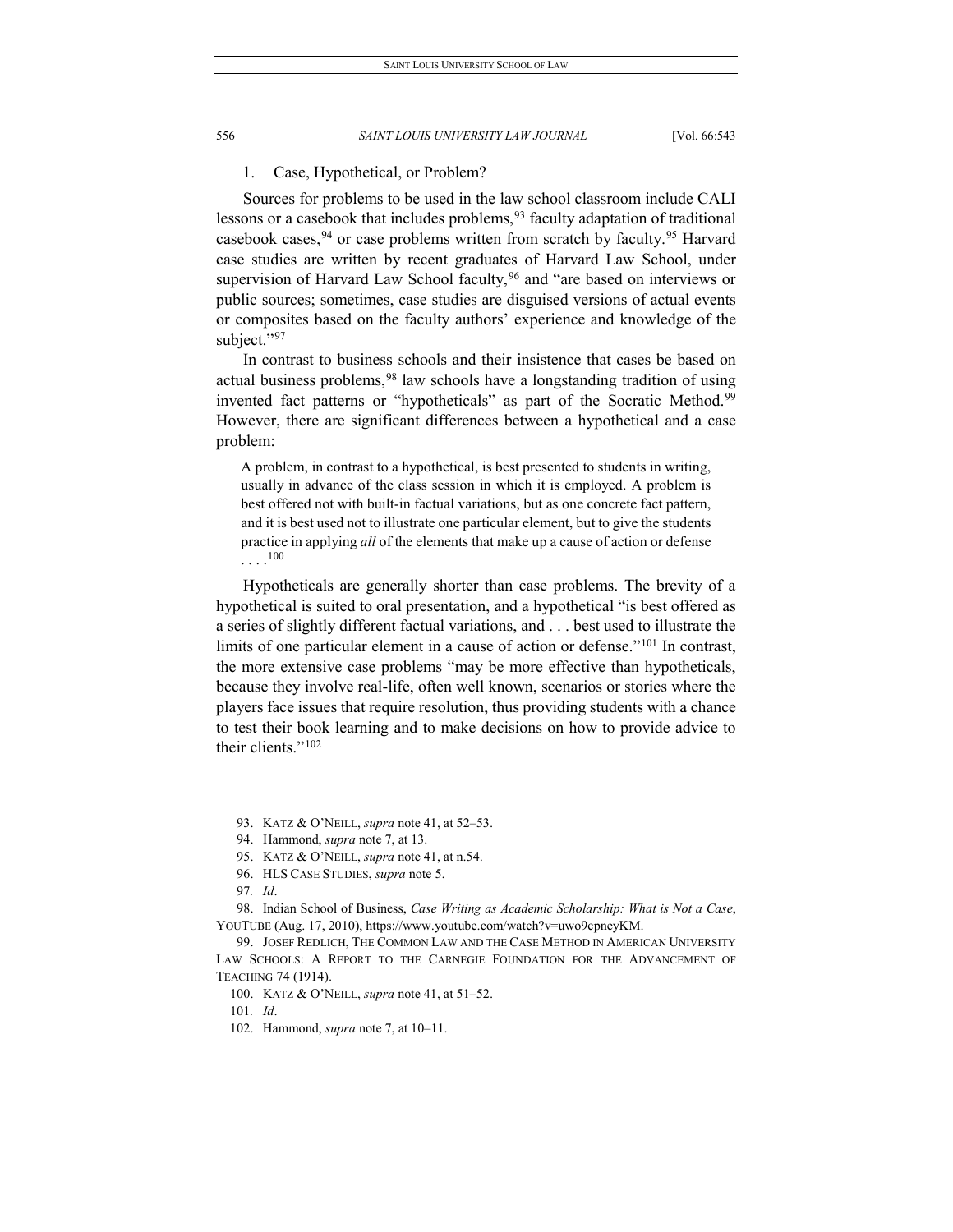# 2. Benefits & Limitations of the Problem-Based Method

Unlike the traditional Law School Case Method, as students work through a case problem, they are expected to assume a particular role and advocate on behalf of their hypothetical client.<sup>[103](#page-15-0)</sup> In contrast to clinical education, they have greater freedom to try out various alternatives and even to make mistakes— without putting the interests of a live client at risk.<sup>[104](#page-15-1)</sup> Problem-based teaching may also facilitate a balance of substantive knowledge and practical skills, plus the ability to apply both knowledge and skills in a practical setting.<sup>[105](#page-15-2)</sup>

However, some advocates of the Problem-Based Method appear to limit its use to the same goals as the Law School Case Method: teaching students to perform legal analysis in preparation to take law school examinations.<sup>[106](#page-15-3)</sup> Katz and O'Neill advise the problem-based professor to "push the students to walk through every step of their analysis—in exactly the same sequence, and with exactly the same level of detail, as if they were writing it on a final exam."<sup>[107](#page-15-4)</sup> They also state that the value of case problems is to "reinforce the step-by-step nature of legal analysis, training students to identify all the elements in a cause of action and giving them practice applying those elements as they would on an exam."<sup>[108](#page-15-5)</sup> These recommendations seem to miss the mark, by asserting that legal analysis and exam performance are the end goals of legal education, instead of the broader objective of entry-level competence in the practice of law.

# *C. The Business School Case Method*

1. What is a "Case" in the Business School Case Method?

The Business School Case Method makes use of narrative case problems, written by business school faculty and ideally based on an actual situation faced by a real company.[109](#page-15-6) Here, "cases are action-oriented and business school students are placed in the role of a manager who must make decisions that will impact the success of the enterprise." Llewellyn recognized the greater length and complexity of business school cases, "Consider, for example, the possibility of building up our so-called cases out beyond the judicial opinion into something resembling the completeness of cases gathered for the Harvard Business School."<sup>[110](#page-15-7)</sup> Harvard Business School cases "usually run from two to 25 pages

<sup>103.</sup> Leslie, *supra* note 32.

<sup>104.</sup> T. Morgan, *supra* note 12, at 418.

<sup>105.</sup> Hammond, *supra* note 7, at 15.

<span id="page-15-6"></span><span id="page-15-5"></span><span id="page-15-4"></span><span id="page-15-3"></span><span id="page-15-2"></span><span id="page-15-1"></span><span id="page-15-0"></span><sup>106.</sup> William J. Carney, *Teaching Problems in Corporate Law: Making it Real*, 34 GA. L. REV. 823, 833 (2000).

<sup>107.</sup> KATZ & O'NEILL, *supra* note 41, at 52.

<sup>108</sup>*. Id*.

<sup>109.</sup> HLS CASE STUDIES, *supra* note 5.

<span id="page-15-7"></span><sup>110.</sup> Llewellyn, *supra* note 53, at 215.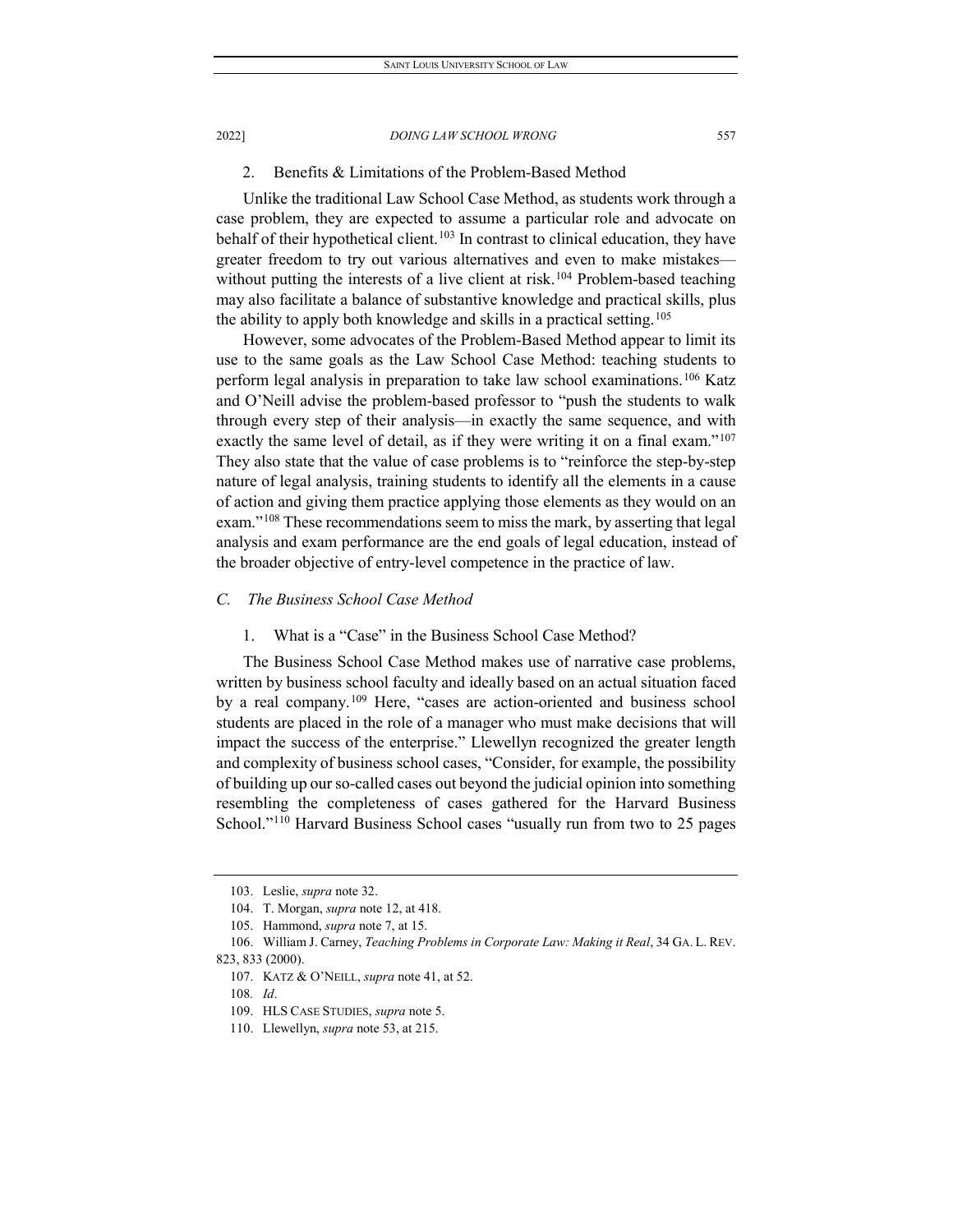of text and exhibits."[111](#page-16-0) The actual case narrative is often followed by several pages of numerical data.<sup>[112](#page-16-1)</sup>

Cases, generally including a Teaching Note prepared by the case author,<sup>113</sup> are published by institutions including the Harvard Business School and Ivey Business School.<sup>[114](#page-16-3)</sup> "Of all the cases sold across the entire planet, 80% are created by HBS faculty. . . . Each year, the faculty produce about 200 to 250 new cases."<sup>[115](#page-16-4)</sup>

There are three types of business school cases: field cases, library or public record cases, and so-called "armchair" cases.<sup>[116](#page-16-5)</sup> Source material for these cases includes field interviews, public records, and personal experiences of the case author.<sup>[117](#page-16-6)</sup> There is a clear preference for field cases, defined as those based on real business problems and developed through actual field research, including interviews with company managers involved in the case itself.<sup>[118](#page-16-7)</sup> In second place are the library cases, which the case writer has developed from sources available as part of the public record, including news articles and court and administrative filings.[119](#page-16-8)

More controversy surrounds the "armchair" cases, defined as fictitious narratives invented by the case writer.<sup>[120](#page-16-9)</sup> While some business school faculty say that these invented narratives "bear some resemblance to authentic cases"<sup>121</sup> and may be used when actual data is unavailable or to simplify complex scenarios,<sup>[122](#page-16-11)</sup> others do not consider them to be cases at all.<sup>[123](#page-16-12)</sup> Invented cases are rejected outright by one of the major case publishers, which advises would-be case writers that "[c]ases are based on real people, companies, and events. . . . Fictional cases will not be accepted."<sup>[124](#page-16-13)</sup> This point was belabored by Ivey Business School faculty member Andreas P.J. Schotter in his Case Teaching

115. Baron, *supra* note 111.

<span id="page-16-8"></span><span id="page-16-7"></span><span id="page-16-6"></span><span id="page-16-5"></span><span id="page-16-4"></span>116. James S. O'Rourke, *Analyzing a Case Study* 1, Teaching Note 00–06, MENDOZA COLL. BUS., UNIV. NOTRE DAME (2000).

- 117. Schotter, *supra* note 113, at 9–12.
- 118. O'Rourke, *supra* note 116, at 2.

122*. Id.*

<span id="page-16-0"></span><sup>111.</sup> Ethan Baron, *How They Teach the Case Method at Harvard Business School*, POETS & QUANTS (Sept. 29, 2015), https://poetsandquants.com/2015/09/29/how-they-teach-the-case-meth od-at-harvard-business-school/.

<sup>112.</sup> Garvin, *supra* note 17, at 60.

<span id="page-16-3"></span><span id="page-16-2"></span><span id="page-16-1"></span><sup>113.</sup> Andreas P.J. Schotter, Case Writing Workshop 2016, at 12 (Dec. 9–10, 2016) (original slide deck on file with authors).

<sup>114</sup>*. Id.* at 44–58.

<sup>119</sup>*. Id*.

<sup>120.</sup> *Id.* at 3.

<sup>121</sup>*. Id.*

<sup>123.</sup> Indian School of Business, *supra* note 98.

<span id="page-16-13"></span><span id="page-16-12"></span><span id="page-16-11"></span><span id="page-16-10"></span><span id="page-16-9"></span><sup>124</sup>*. Case and Teaching Note Submission Guidelines*, IVEY PUBL'G, https://es.scribd.com/docu ment/357984327/Ivey-Case-Submission-Guidelines (last visited Oct. 6, 2020).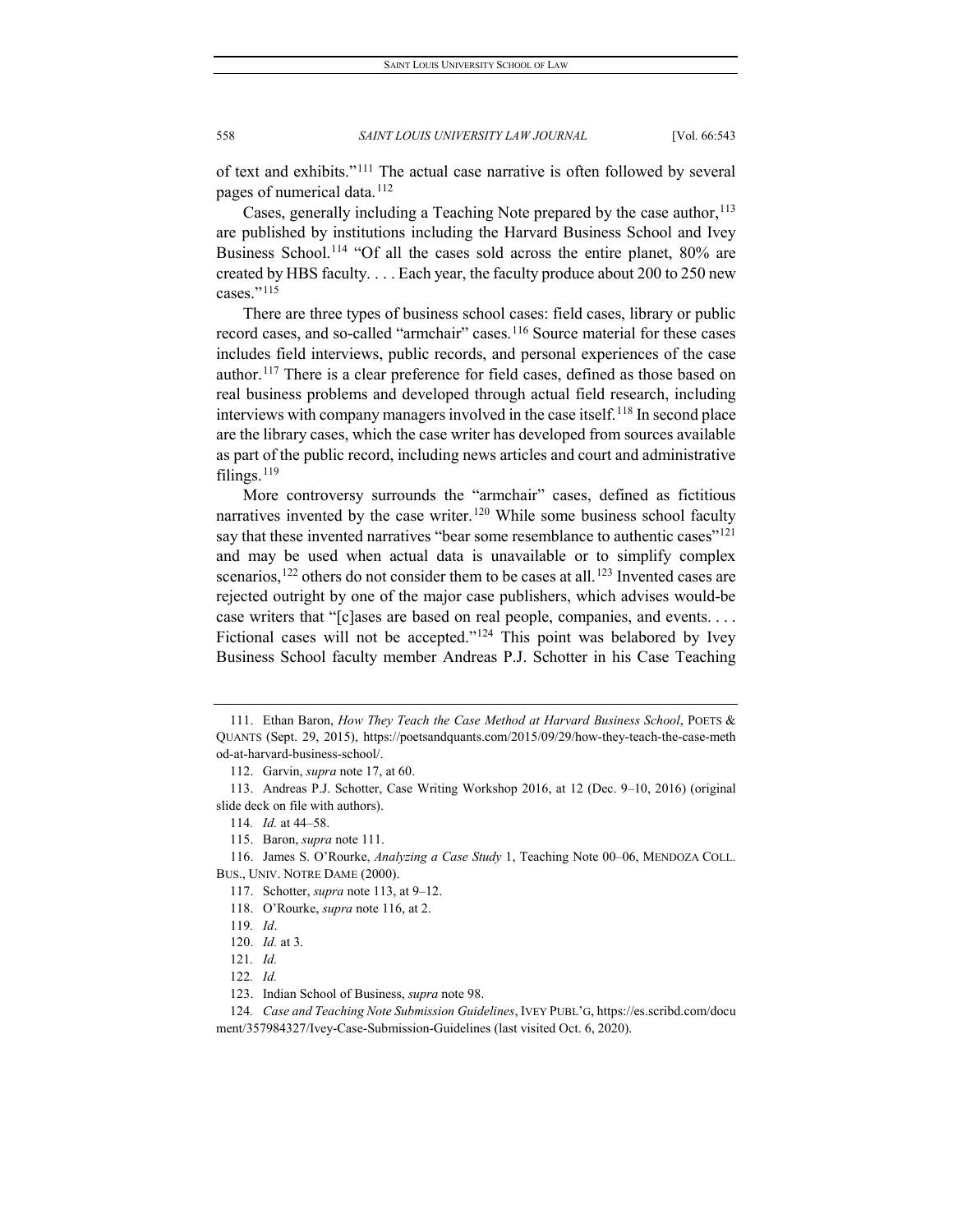Workshop 2016: "An Ivey Case is NOT . . . [a]n 'armchair or invented case.'["125](#page-17-0) The business schools' rejection of armchair cases stands in contrast to the longstanding law school tradition of "hypotheticals" invented by faculty for use in classroom dialogue.

2. Before, During, & After the Business School Class

In the Business School Case Method, students are trained in the use of a three-step learning model, sometimes referred to as a "Staged Learning Method."<sup>126</sup> The first two steps of this process take place outside of class. "Typically, students receive a case a week before it's to be discussed.["127](#page-17-2) Upon receiving the case, students begin with the first step, consisting of individual preparation and reading of the case.<sup>[128](#page-17-3)</sup> The next step is comprised of additional preparation in small groups, where students are supposed to meet with their 'learning team'—a group of peers from different sections with diverse backgrounds—to compare notes and bounce opinions back and forth about how the case problem should best be solved.<sup>[129](#page-17-4)</sup> From their small-group discussion, team members should arrive at a consensus as to the best solution for the case, in addition to preparing any deliverable or case write-up assigned by the professor. <sup>[130](#page-17-5)</sup> The third and last step in this method is actual discussion of the case in the classroom.[131](#page-17-6) Each case is discussed extensively; the entire ninety-minute class session is commonly taken up with discussion of just one case.<sup>[132](#page-17-7)</sup> The three-step method is an iterative learning model, with students at the Harvard Business School repeating the process for more than 450 cases over the two years of their MBA program.<sup>[133](#page-17-8)</sup>

Unlike their law school counterparts, business school faculty use a method of classroom interaction known as discussion teaching, described as a "[p]rocess of comparison and contrasting of different solutions proposed by the various groups."[134](#page-17-9)

Case-based classes [in business school] are essentially 90-minute discussions of the case, with professors asking questions and making comments, and students

<sup>125.</sup> Schotter, *supra* note 113, at 85.

<span id="page-17-1"></span><span id="page-17-0"></span><sup>126.</sup> Schotter, *supra* note 113, at 12 (citing JAMES A. ERSKINE ET AL., LEARNING WITH CASES (2001)).

<sup>127.</sup> Baron, *supra* note 111.

<span id="page-17-3"></span><span id="page-17-2"></span><sup>128.</sup> Schotter, *supra* note 113, at 12 (citing JAMES A. ERSKINE ET AL., LEARNING WITH CASES (2001)).

<sup>129.</sup> Baron, *supra* note 111.

<span id="page-17-8"></span><span id="page-17-7"></span><span id="page-17-6"></span><span id="page-17-5"></span><span id="page-17-4"></span><sup>130.</sup> Schotter, *supra* note 113, at 12 (citing JAMES A. ERSKINE ET AL., LEARNING WITH CASES (2001)).

<sup>131</sup>*. Id.*

<sup>132.</sup> Baron, *supra* note 111.

<span id="page-17-9"></span><sup>133</sup>*. Id.*

<sup>134.</sup> HLS CASE STUDIES, *supra* note 5.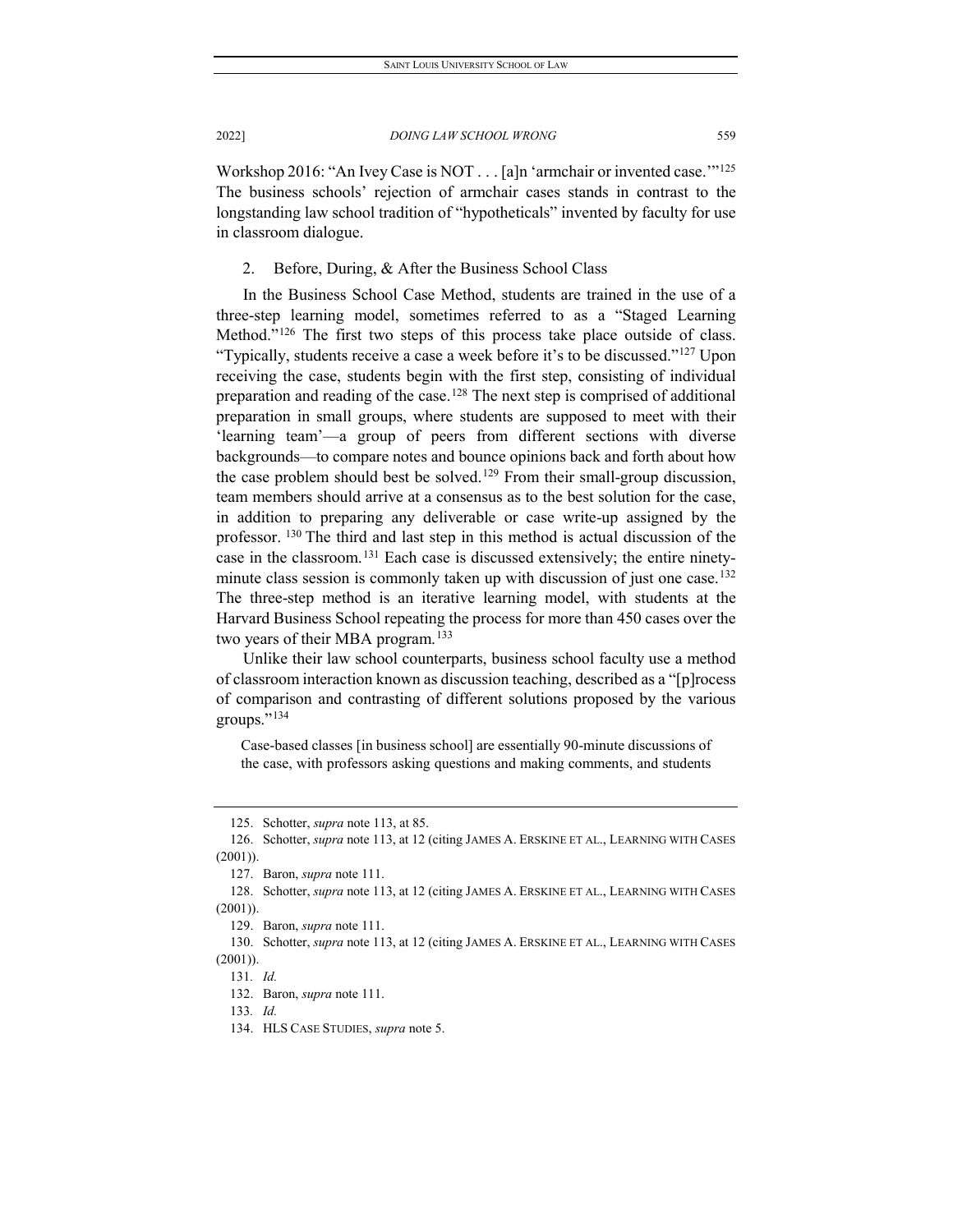offering analysis and opinions. . . . Professors may prompt debates among students, or put them into roles of players in the case. Sometimes professors need to step in to keep student discussions on track  $\dots$ <sup>[135](#page-18-0)</sup>

Discussion teaching is different from the Socratic Method, although the two are sometimes conflated.[136](#page-18-1) Discussion teaching encourages interaction among class members, instead of the hub-and-spokes model of the Socratic Method, where all interaction is expected to involve the professor. "Discussion features 'two-way spoken communication between students and teacher and direct interaction among students themselves.'"[137](#page-18-2) Discussion teaching also makes use of student backgrounds. "Discussion is a non-hierarchical technique, unlike Socratic dialogue and lecture. Students' opinions, ideas and experiences are valued as well as their understanding of assigned readings."[138](#page-18-3) Professors may plan to call on students "based . . . on any particular expertise a student may bring to a discussion."<sup>[139](#page-18-4)</sup> Hammond says that the discussion teaching professor plays a nontraditional role, responsible for guiding the learning process instead of merely providing information.<sup>[140](#page-18-5)</sup>

Teaching becomes a collaborative process where, as discussion leader, the instructor must also be a learner in order to not only provide information, but to monitor the quality and nature of the student analysis and presentation so that the discussion continues on a high-quality path of problem solving. In doing this, the teacher becomes the role model, demonstrating the skills of observation, listening, communication, and decision making that are ultimately expected of students when they become practitioners.<sup>[141](#page-18-6)</sup>

As preparation for discussion teaching, faculty may prepare board plan diagrams showing how they plan to use the classroom chalkboard during the session.<sup>[142](#page-18-7)</sup> The board is used to provide an outline of key points, give structure to the class, and remind students of points brought up in the class, as "a record of where the class has been and what still needs to be done."[143](#page-18-8) Note the difference between using a slide presentation prepared in advance of the class and writing out one's board plan as the class discussion develops. The former is a static means of transmitting information, while the latter is dynamic, responsive to the progress of class discussion, and able to show the development of ideas in real time.

- <span id="page-18-6"></span>141*. Id.* at 14–15.
- <span id="page-18-7"></span>142. Schotter, *supra* note 113, at 39.
- <span id="page-18-8"></span>143*. Id*.

<span id="page-18-0"></span><sup>135.</sup> Baron, *supra* note 111.

<span id="page-18-1"></span><sup>136</sup>*. See* Tim Young, *MBA vs. Law School*, JOINT DEGREE BLOG (Jan. 4, 2011).

<span id="page-18-2"></span><sup>137.</sup> STUCKEY ET AL., *supra* note 14, at 55.

<span id="page-18-3"></span><sup>138</sup>*. Id.* at 226.

<span id="page-18-5"></span><span id="page-18-4"></span><sup>139.</sup> Baron, *supra* note 111.

<sup>140.</sup> Hammond, *supra* note 7, at 14.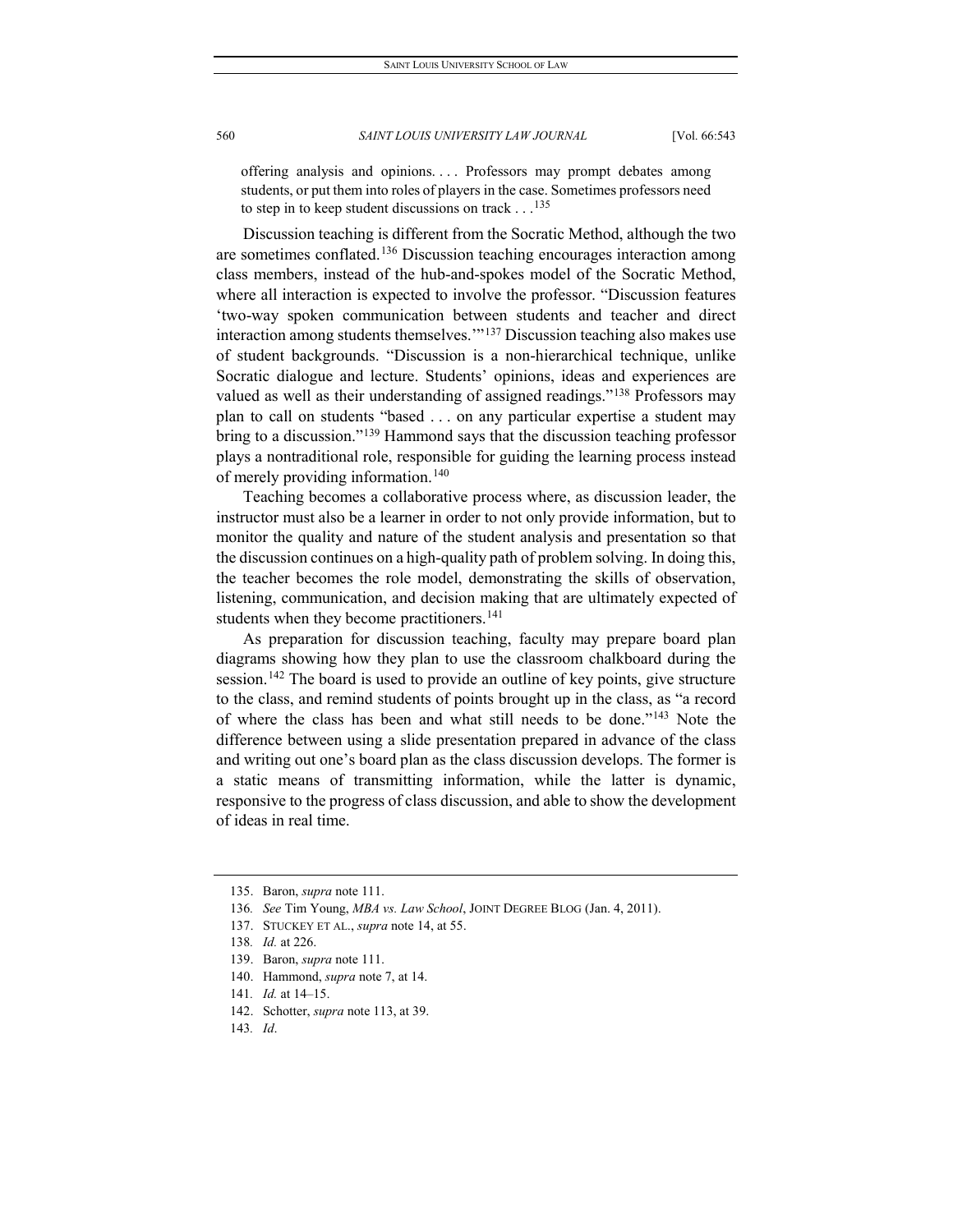From the students' perspective, business school "is geared toward collaboration and creativity in approaching problems. Professors want you to insert experience and supposition into your answers. In law school there is a 'right answer,' and chances are, the professor is the only one who knows it."[144](#page-19-0) "There rarely is a 'correct' answer in a business school case."[145](#page-19-1) However, in contrast to their law school counterparts, business school faculty are encouraged to provide conclusions or take-home lessons at the end of each class session, or even to ask class members for a wrap-up of the key points discussed.<sup>[146](#page-19-2)</sup>

# 3. Group Work in Business School

Business schools view teamwork as an integral part of their curricula. Unlike law students, MBA students "are immersed in team projects from the beginning of their program, until collaboration becomes second nature to them."<sup>[147](#page-19-3)</sup> Beyond mere immersion, with its sink-or-swim overtones, the business school curriculum is intentionally crafted to provide students with material support, systematic coaching, and feedback to foster and develop their teamwork skills. In contrast to the anonymous grading of individual examinations that forms the basis for law school assessment,<sup>[148](#page-19-4)</sup> business school grading is based, at least in part, on group work.<sup>149</sup> Team formation, participation, and membership decisions are not left up to the students themselves. Instead, MBA students are formed into teams by program management<sup>[150](#page-19-6)</sup> and are generally expected to remain in the same teams for the full semester.<sup>[151](#page-19-7)</sup>

The extent to which business schools support student teamwork is exemplified by the Queen's University MBA program, in which teams enjoy their own conference rooms stocked with supplies,<sup>[152](#page-19-8)</sup> as well as their own coaches. "A dedicated, professional Team Coach is assigned to every team. For the entire program core, they will monitor your team's effectiveness and provide regular feedback and guidance that is pivotal to the learning process."<sup>153</sup> Excerpts from the Queen's University website show the extent of team-building

2022] *DOING LAW SCHOOL WRONG* 561

<sup>144.</sup> Young, *supra* note 136.

<sup>145.</sup> Hammond, *supra* note 7, at 14.

<sup>146.</sup> Schotter, *supra* note 113, at 77.

<sup>147.</sup> Silver, *supra* note 75, at 86.

<span id="page-19-4"></span><span id="page-19-3"></span><span id="page-19-2"></span><span id="page-19-1"></span><span id="page-19-0"></span><sup>148</sup>*. See* Daniel L. Keating, *Ten Myths About Law School Grading*, 62 WASH. U.L.Q. 171, 172–74 (1998).

<span id="page-19-5"></span><sup>149</sup>*. The Power of Teams*, QUEEN'S UNIV., SMITH SCH. BUS., EXEC. MBA NAT'L PROGRAM, https://smith.queensu.ca/mba\_programs/amba/the\_queens\_experience/index.php (last visited Oct. 6, 2020). [Hereinafter *Power of Teams*].

<span id="page-19-9"></span><span id="page-19-8"></span><span id="page-19-7"></span><span id="page-19-6"></span><sup>150</sup>*. Which MBA Programs Lead in Teamwork?*, ARINGO MBA ADMISSIONS CONSULTING, https://aringo.com/which-mba-programs-lead-in-teamwork/ (last visited Oct. 6, 2020).

<sup>151</sup>*. Id*. 152*. Id*.

<sup>153</sup>*. Power of Teams*, *supra* note 149.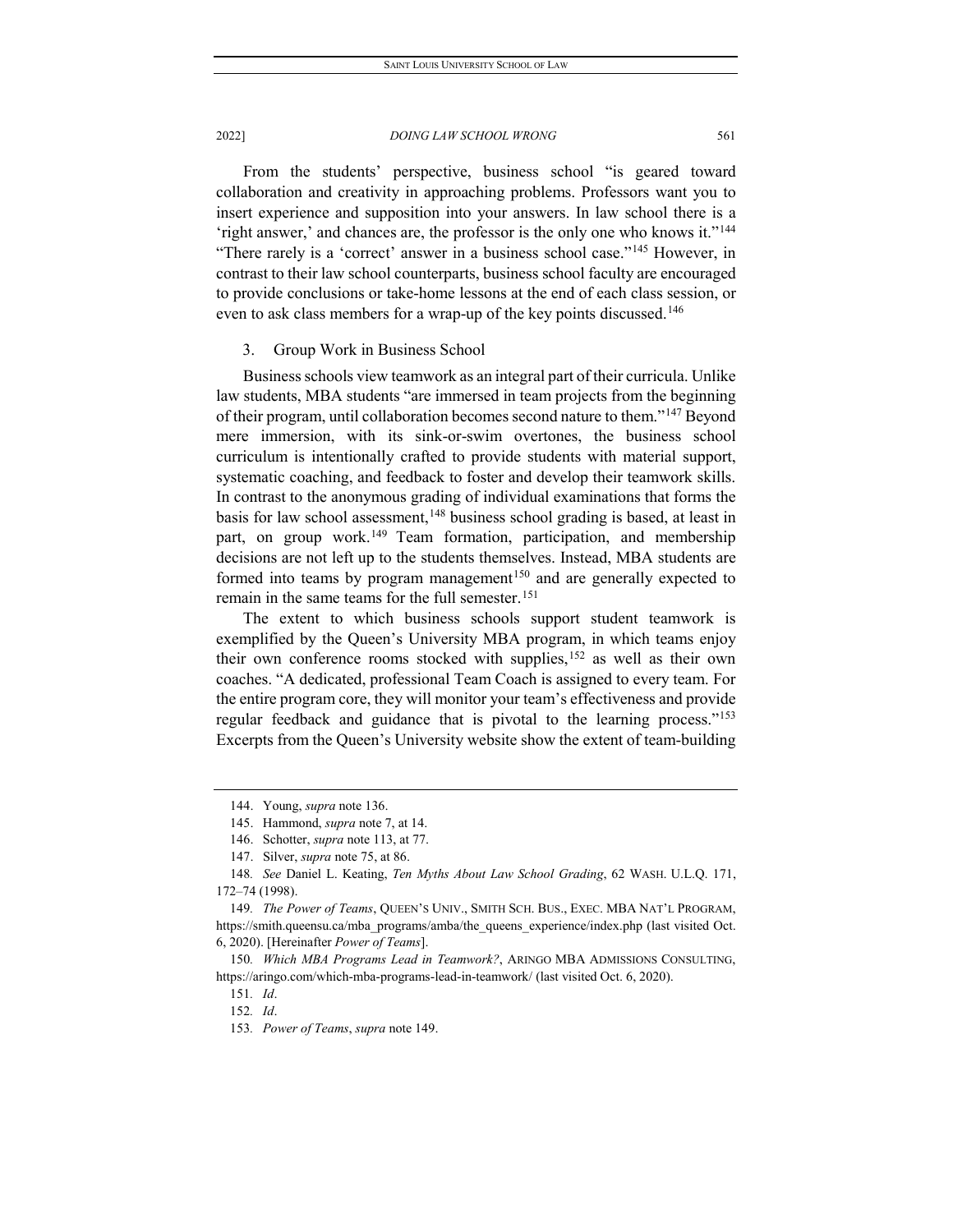efforts at the school, and the extent to which team learning is marketed as a competitive advantage of the MBA program:

A great deal of time during the first week of the program is devoted to setting the tone for your learning team. You and your teammates will be led through a series of exercises designed to get acquainted, gain insight into each member's preferred thinking style, formulate a team mission statement, develop group "norms", and successfully conduct your first team meeting. You will be provided with proven processes and best practices for overcoming any obstacles that may arise during the year.  $154$ 

MBA students recognize the challenges of teamwork and that working effectively as part of a team is the result of a learning process. After complaining about the time-consuming nature of teamwork and the needless drama in his workgroup,<sup>[155](#page-20-1)</sup> one MBA student went on to say how "it took us all semester to figure out how to communicate our expectations and appropriately divide work."[156](#page-20-2) The key point here is not that these team members struggled in their first semester, but instead that they worked through their frustrations, and by doing so learned how to overcome these challenges and function better as a team.

# VII. THE CASE TEACHING EXPERIENCE AT IE LAW SCHOOL

We became interested in law teaching methodology upon joining the faculty of IE Law School in Madrid, Spain. There, we encountered a teaching method based on the Business School Case Method, but targeted at law students. We came to realize that, starting in the 1970s, IE Law School had pioneered a new method of legal education, and that nearly nothing has been written or published about its origins and characteristics. This section presents the result of our primary research into the case method developed at IE Law School.

#### *A. Background on IE*

Instituto de Empresa ("IE") was founded in 1973 as a private business school, originally offering the Master of Business Administration degree.<sup>[157](#page-20-3)</sup> Circa 1978, the school offered its first law program, focused on legal practice in a business context.[158](#page-20-4) Since then, it has evolved into IE University, with campuses in Madrid and Segovia, nearly 7,000 undergraduate and graduate

<sup>154</sup>*. Id*.

<sup>155.</sup> Young, *supra* note 136.

<sup>156</sup>*. Id*.

<span id="page-20-3"></span><span id="page-20-2"></span><span id="page-20-1"></span><span id="page-20-0"></span><sup>157</sup>*. Our Story*, IE UNIV., https://www.ie.edu/university/about/who-we-are/our-story/ (last visited Oct. 6, 2020). IE University is made up of five schools: the original IE Business School, plus IE Law School, IE School of Global and Public Affairs, IE School of Architecture, and IE School of Human Science and Technology. *Studies*, IE UNIV., https://www.ie.edu/university /studies/ (last visited Oct. 6, 2020).

<span id="page-20-4"></span><sup>158.</sup> E-mail from Concepción Lozano Robles, Program Assistant, IE Univ., to Soledad Atienza, Vice Dean, IE Univ. L. Sch. (Sep. 16, 2020, 14:32 CST) (on file with authors).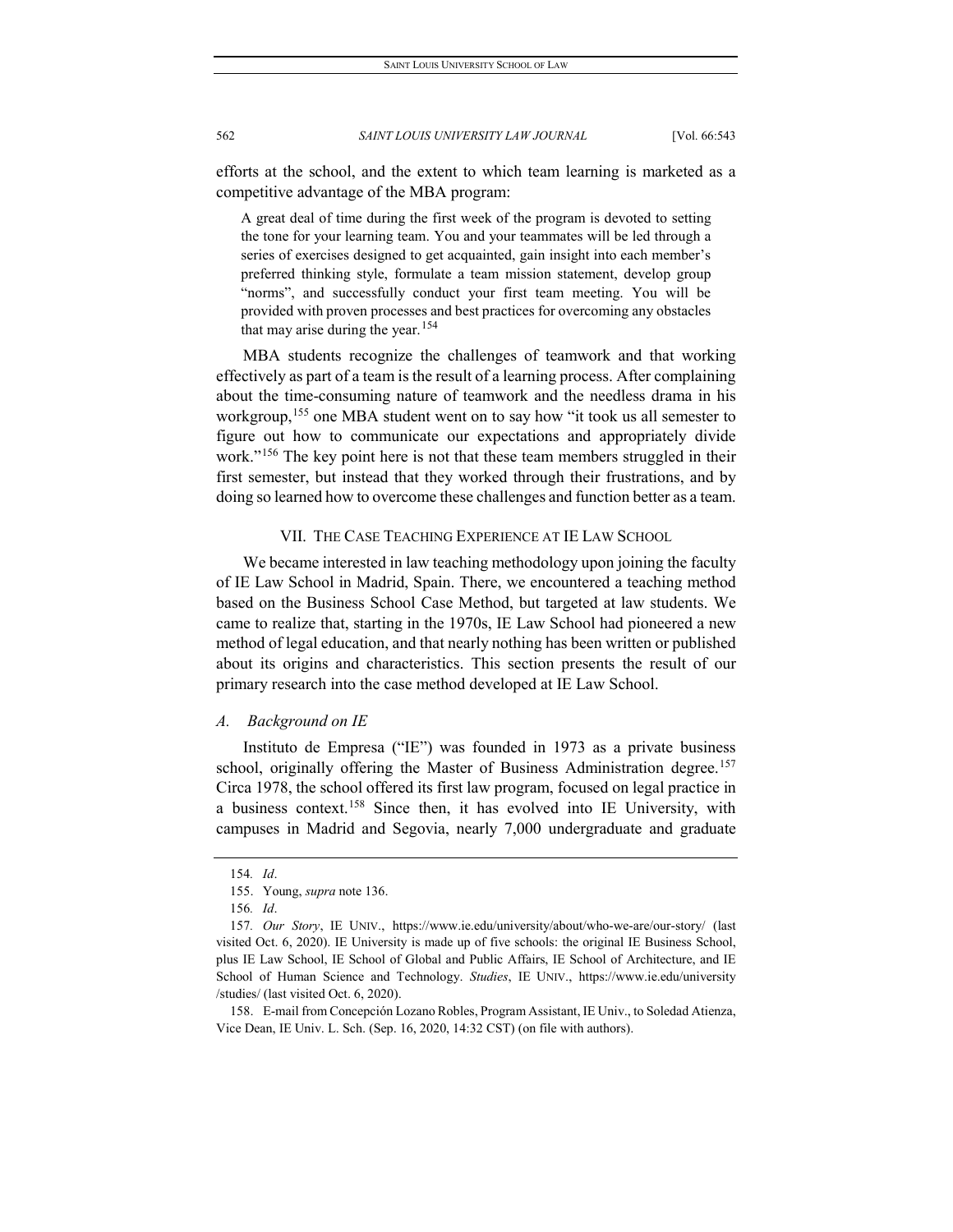students, and over 100 different nationalities among its students, faculty, and staff.<sup>[159](#page-21-0)</sup> IE Law School is listed on the Financial Times list of top law schools worldwide,<sup>[160](#page-21-1)</sup> plays an active role in the International Bar Association, and is a member of the Law Schools Global League.<sup>[161](#page-21-2)</sup>

The late Professor José María Cervelló Grande is well remembered as the founder of IE law programs.<sup>[162](#page-21-3)</sup> He is likewise well remembered for arriving at important meetings with three or four key points jotted on a scrap of paper and for the similar paucity of his writings on legal topics, including the history and development of IE Law School and its teaching methodology.<sup>[163](#page-21-4)</sup> To fill this gap, we consulted Dr. Pilar Galeote Muñoz, Director of the José María Cervelló Chair at IE Law School.<sup>[164](#page-21-5)</sup> Dr. Galeote pointed us to two essays submitted as part of a 2012 writing competition in tribute to Professor Cervelló, one by Juan Carlos Olarra Zorrózua<sup>165</sup> and the second by Luis María Grande Turégano.<sup>[166](#page-21-7)</sup> We next interviewed four senior IE Law School faculty members: Adolfo Menéndez

<span id="page-21-1"></span>160*. LLM Listing 2016*, FIN. TIMES, https://web.archive.org/web/20170505150056/http://ranki ngs.ft.com/lawschools/llm-listing-2016 (last visited Jan. 9 2022).

<span id="page-21-0"></span><sup>159.</sup> E-mail from Yolanda Regodón Poblador, Deputy Dir. Commc'ns, IE Univ., to Soledad Atienza, Vice Dean, IE Univ. L. Sch. (May 11, 2020, 8:31 CST) (on file with authors).

<span id="page-21-2"></span><sup>161</sup>*. Members*, L. SCH. GLOB. LEAGUE, https://lawschoolsgloballeague.com/about-lsgl/mem bers/ (last visited Oct. 6, 2020).

<span id="page-21-3"></span><sup>162.</sup> Professor Cervelló was a member of the IE Law School faculty from 1979 until his death in 2008. He combined his work as a lawyer and partner in the Madrid office of Ernst  $&$  Young with his interests as an academic, historian, and bibliophile, earning his Ph.D. in Art History in 2001. Thereafter, he became a corresponding member of Spain's Royal Academy of Fine Arts of San Fernando. His library of art books was donated to the Prado Museum in 2003. Javier Portús Pérez, *Cervelló Grande, José María*, MUSEO DEL PRADO ENCICLOPEDIA, https://www.museodelprado .es/aprende/enciclopedia/voz/cervello-grande-jose-maria/9c8441ca-3918-48a2-a81e-6d11ca96 4019 (last visited Oct. 6, 2020).

<span id="page-21-4"></span><sup>163.</sup> Transcript of interview with Juan José Torres Fernández, in Madrid, Spain (Jan. 21, 2020) (on file with authors) [hereinafter Torres transcript].

<span id="page-21-5"></span><sup>164</sup>*. Equipo*, CÁTEDRA JOSÉ MARÍA CERVELLÓ, https://catedracervello.ie.edu/equipo/ (last visited Oct. 6, 2020).

<span id="page-21-6"></span><sup>165.</sup> Juan Carlos Olarra Zorrózua, *José María Cervelló: ¿Dónde lo pone?*, CÁTEDRA JOSÉ MARÍA CERVELLÓ (2012), https://catedracervello.ie.edu/wp-content/uploads/sites/124/2013/11/ Trabajo\_Premiado\_Edicion\_Especial\_2012.pdf.

<span id="page-21-7"></span><sup>166.</sup> Luis María Grande Turégano, *José María Cervelló: El atípico liderazgo de la genialidad*, CÁTEDRA JOSÉ MARÍA CERVELLÓ (2012), https://catedracervello.ie.edu/wp-content/uploads/sites/ 124/2013/11/Premio\_Homenaje\_Accesit.pdf (published under pseudonym Gaspar Desconcertado).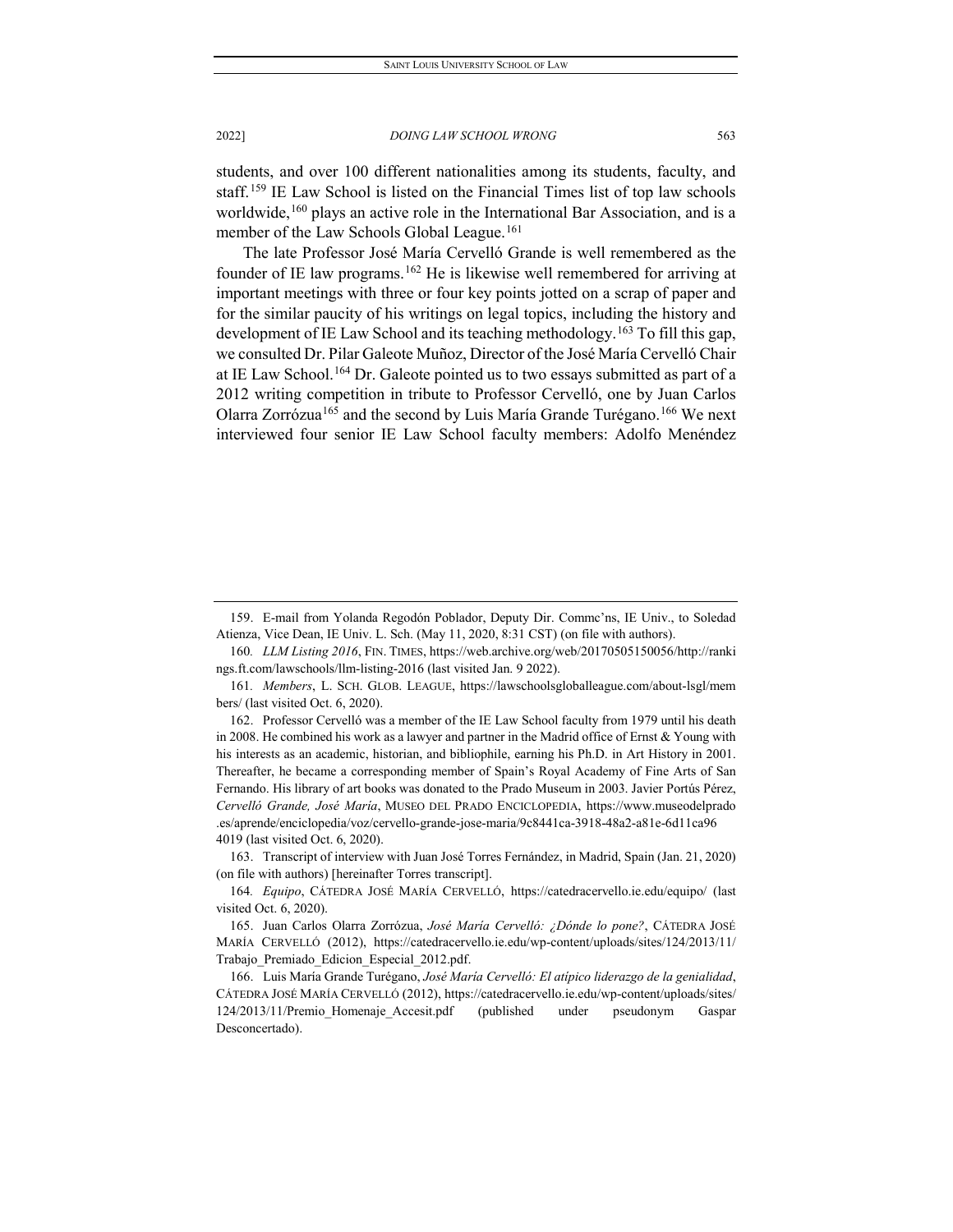Menéndez, <sup>[167](#page-22-0)</sup> Tomás Pelayo Muñoz, <sup>[168](#page-22-1)</sup> Juan José Torres Fernández, <sup>[169](#page-22-2)</sup> and Juan Carlos Olarra Zorrózua.[170](#page-22-3) The interviews were conducted according to a questionnaire that we developed for this purpose, and the interviewees' responses were recorded and subsequently transcribed. These essays and interviews have allowed us to piece together the story of IE's pioneering teaching methodology.

# *B. Origins of IE Law School*

IE Law School grew out of a recognition that legal education in Spain needed to change.[171](#page-22-4) The time was ripe for change, as Spain began to look outward following the country's transition to democracy and approval of its 1978 constitution.[172](#page-22-5) Spanish universities had traditionally taught law from a theoretical standpoint, far removed from actual practice.<sup>[173](#page-22-6)</sup> Their undergraduate law curriculum consisted of yearlong lecture courses heavy on legal doctrine and theory.[174](#page-22-7) A commercial law course might cover the bill of exchange from a comparative law perspective, with lectures on how such bills were regulated under Roman or Italian law.<sup>[175](#page-22-8)</sup> Students came away with detailed knowledge about the theoretical underpinnings of negotiable instruments, but without ever having drafted or even seen a contract clause.<sup>[176](#page-22-9)</sup> It was no surprise that these same students were unprepared for practice.<sup>177</sup> One interviewee quipped that the gap between legal education and practice was so wide that even the best law

177*. Id*.

<span id="page-22-0"></span><sup>167.</sup> Professor Menéndez is a State Attorney, Of Counsel of the Ontier law firm, and co-holder of the José María Cervelló Chair at IE Law School. Professor Menéndez joined the IE law faculty in the 1985–1986 academic year. *Adolfo Menéndez Menéndez*, IE UNIV. L. SCH., https://www.ie.edu/law-school/faculty-research/faculty/adolfo/ (last visited Fed. 10, 2022).

<span id="page-22-1"></span><sup>168.</sup> Professor Pelayo is a founding partner of the law firm Pelayo Clemente Baos Abogados and a member of the IE Law School faculty. He is an alumnus of IE Law School (Class of 1984) and joined the faculty in 1986. *Tomás Pelayo Muñoz*, IE UNIV. L. SCH., https://www.ie.edu/lawschool/faculty-research/faculty/tomas-pelayo-munoz/ (last visited Fed. 10, 2022).

<span id="page-22-2"></span><sup>169.</sup> Professor Torres is head of the Office of *Abogados del Estado* and co-holder of the José María Cervelló Chair at IE Law School. He became a member of the IE law faculty in 1990. *See Equipo*, *supra* note 164.

<span id="page-22-3"></span><sup>170.</sup> Professor Olarra is managing partner of the law firm Lexinter Abogados as well as a faculty member of IE Law School. He is an alumnus of IE Law School (Class of 1992) and has been a faculty member since 1996. *Juan Carlos Olarra*, IE UNIV. BUS. SCH., https://www.ie.edu/ business-school/faculty-and-research/faculty/juan-carlos-olarra/ (last visited Feb. 10, 2022).

<sup>171.</sup> Torres transcript, *supra* note 163.

<span id="page-22-8"></span><span id="page-22-7"></span><span id="page-22-6"></span><span id="page-22-5"></span><span id="page-22-4"></span><sup>172.</sup> Transcript of interview with Adolfo Menéndez Menéndez, in Madrid, Spain (Feb. 11, 2020) (on file with authors) [hereinafter Menéndez transcript].

<sup>173.</sup> Torres transcript, *supra* note 163.

<sup>174</sup>*. Id*.

<span id="page-22-9"></span><sup>175</sup>*. Id*.

<span id="page-22-10"></span><sup>176</sup>*. Id*.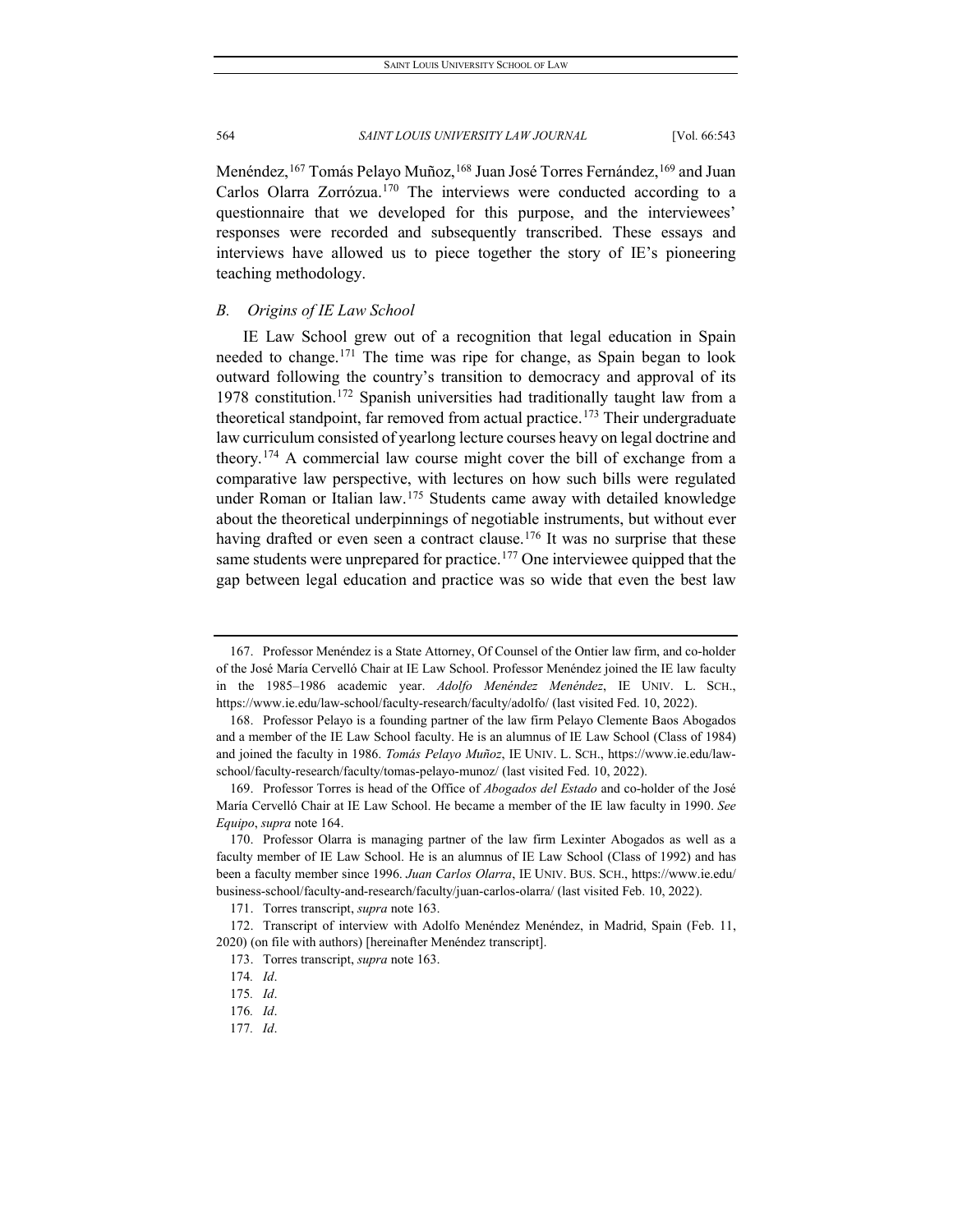graduate of Spain's top university would be about as useful as a piece of office furniture when starting work as a junior associate.<sup>178</sup>

Cervelló and his colleagues decided to create a graduate program different from those available at that time and from the traditional Spanish universities.<sup>[179](#page-23-1)</sup> They started with the understanding that students had already acquired the necessary theoretical foundation during their undergraduate law studies, and that in practice they would be required to apply their knowledge to solve actual problems.<sup>[180](#page-23-2)</sup> They also recognized the need for a law faculty made up of expert practitioners, in contrast to the doctrinal scholars of the traditional university law schools.<sup>[181](#page-23-3)</sup> The IE law faculty would therefore be made up of the best practitioners from a variety of legal professions and specializations, in order to provide students with an understanding of the realities of law practice in a range of areas.[182](#page-23-4) Early faculty members included two justices of Spain's Supreme Court, along with prosecutors and many lawyers from large and medium-size law firms.<sup>[183](#page-23-5)</sup> Also included were civil servants, judges, and tax inspectors.<sup>[184](#page-23-6)</sup> They had in common the fact that all were professionals, willing and able to transmit their practical experience to students.<sup>[185](#page-23-7)</sup> From the very beginning, these professors were expected to bring the reality of their work into the classroom.[186](#page-23-8)

We have identified three key components in the origin of IE's case teaching methodology: (i) the selection process for Spain's *Abogados del Estado*; (ii) the demands of practicing law for a business client; and (iii) the influence of IE Business School and its MBA program.

Cervelló, Menéndez, and Torres had all been trained as *Abogados del Estado,* members of the civil service charged with providing legal advice and representation to Spain's government and associated entities.<sup>[187](#page-23-9)</sup> Selected by public competitive examination, this small group of civil servants is considered to be the elite of Spain's legal profession.<sup>[188](#page-23-10)</sup> Both Menéndez and Torres referred to this public competitive examination as one of the inspirations for the IE Law

<span id="page-23-0"></span><sup>178.</sup> Transcript of interview with Juan Carlos Olarra Zorrozúa, in Madrid, Spain (Feb. 14, 2020) (on file with authors) [hereinafter Olarra transcript].

<span id="page-23-4"></span><span id="page-23-3"></span><span id="page-23-2"></span><span id="page-23-1"></span><sup>179.</sup> Transcript of interview with Tomás Pelayo Muñoz, in Madrid, Spain (Feb. 10, 2020) (on file with authors) [hereinafter Pelayo transcript].

<sup>180.</sup> Torres transcript, *supra* note 163.

<sup>181.</sup> Menéndez transcript, *supra* note 172.

<sup>182.</sup> Pelayo transcript, *supra* note 179.

<sup>183</sup>*. Id*.

<sup>184.</sup> Menéndez transcript, *supra* note 172.

<sup>185.</sup> Pelayo transcript, *supra* note 179.

<sup>186.</sup> Menéndez transcript, *supra* note 172.

<span id="page-23-9"></span><span id="page-23-8"></span><span id="page-23-7"></span><span id="page-23-6"></span><span id="page-23-5"></span><sup>187</sup>*. ¿Qué es el Abogado del Estado y cuál es su función?*, CONFILEGAL (Nov. 16, 2014), https://confilegal.com/20141116-funcion-abogado-16112014-2102/.

<span id="page-23-10"></span><sup>188</sup>*. Acceso a convocatorias por perfiles profesionales, Cuerpo de Abogados del Estado*, MINISTERIO DE JUSTICIA DE ESPAÑA (Dec. 27, 2016), https://www.mjusticia.gob.es/cs/Satellite/ Portal/es/servicios-ciudadano/empleo-publico/acceso-convocatorias-perfiles/abogados-estado.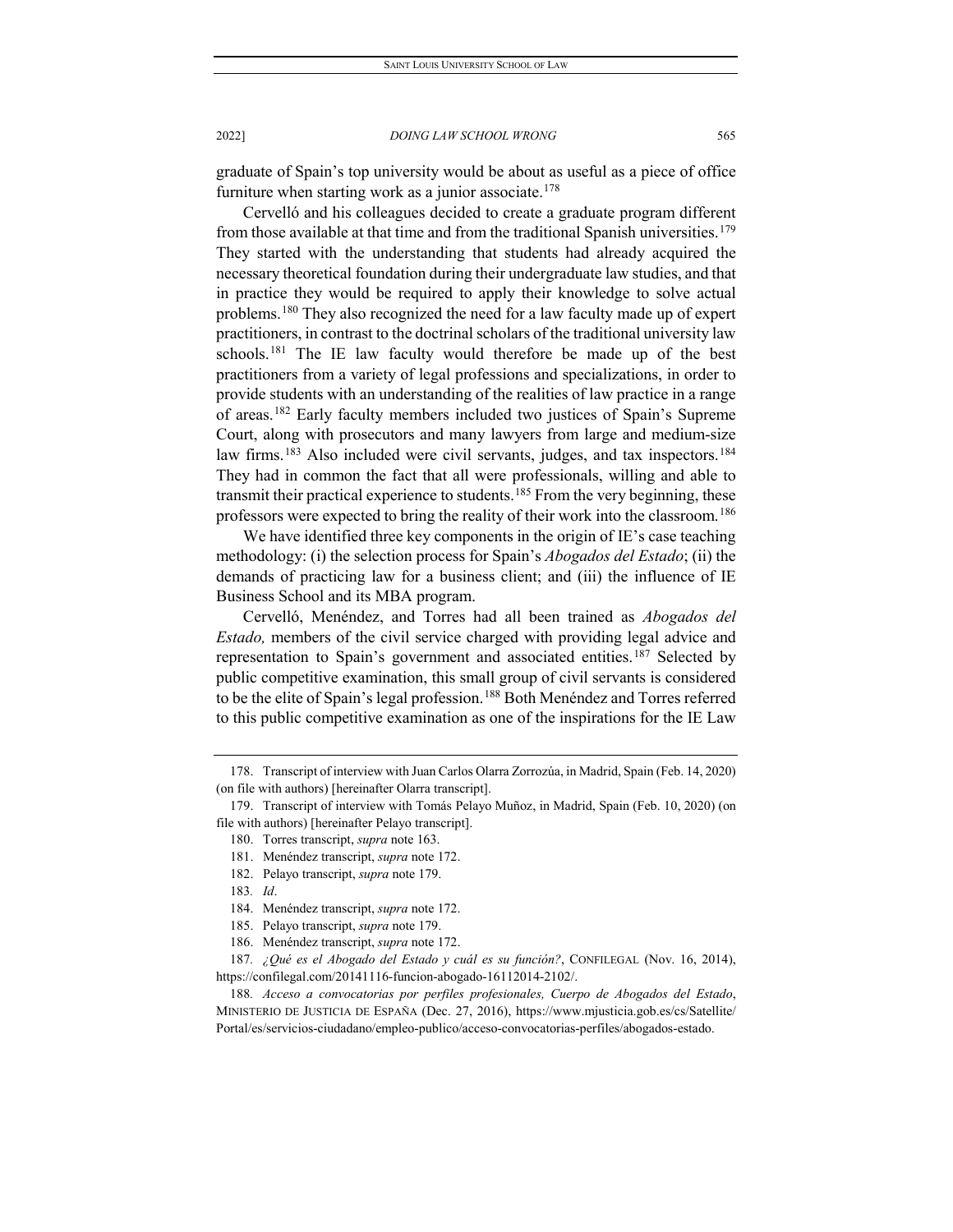School methodology.<sup>[189](#page-24-0)</sup> In particular, Torres pointed out that the examination covered both theoretical legal knowledge and two practical exercises, one requiring the examinee to prepare a legal memorandum and the other requiring the drafting of a complaint.<sup>[190](#page-24-1)</sup> He went on to say that even though the theoretical part of the examination covered 450 subjects, examinees in general had more difficulty with the practical exercises.<sup>[191](#page-24-2)</sup> Olarra drew a comparison between this examination and the oral exams originally used at IE Law School at the end of all three academic quarters, consisting of a single complex fact pattern involving several areas of law, instead of individual questions dealing with separate subject areas.[192](#page-24-3)

Instead of training elite civil servants, IE Law School was designed to prepare multidisciplinary business lawyers.<sup>[193](#page-24-4)</sup> To determine the knowledge and skills needed by such lawyers, Cervelló and Pelayo, together with lawyer Fernando Pombo, held a series of meetings with members of the Madrid legal community, asking major law firms what they sought when hiring new associates.[194](#page-24-5)

The third factor was rooted in the somewhat unusual situation that IE had begun as a business school, and later branched out to offer a postgraduate program in business law. The IE Business School teaching methodology thus served, to some extent, as a model for IE Law School.<sup>[195](#page-24-6)</sup> The founding law faculty realized that there was substantial crossover between the business and law programs, as they knew that lawyers needed to know about economics and management in order to advise their business clients.<sup>[196](#page-24-7)</sup> The business school influence also meant that the law programs adopted other aspects typical of the MBA experience, in particular the use of multidisciplinary case problems and teamwork.[197](#page-24-8)

# *C. Origins of the IE Law School Case Method*

Cervelló believed his case method to be a process of questioning, in which he did not give students the answers, but instead guided them as they found the answers for themselves.<sup>[198](#page-24-9)</sup> Instead of handing out a written fact pattern, he was known for telling students the facts of his cases orally in class.<sup>[199](#page-24-10)</sup> In doing so,

<span id="page-24-0"></span><sup>189.</sup> Torres transcript, *supra* note 163; *see also* Menéndez transcript, *supra* note 172.

<span id="page-24-1"></span><sup>190.</sup> Torres transcript, *supra* note 163.

<span id="page-24-2"></span><sup>191</sup>*. Id*.

<span id="page-24-3"></span><sup>192.</sup> Olarra transcript, *supra* note 178.

<span id="page-24-5"></span><span id="page-24-4"></span><sup>193.</sup> Torres transcript, *supra* note 163.

<sup>194.</sup> Pelayo transcript, *supra* note 179.

<span id="page-24-7"></span><span id="page-24-6"></span><sup>195.</sup> Menéndez transcript, *supra* note 172.

<sup>196</sup>*. Id*.

<span id="page-24-8"></span><sup>197.</sup> Olarra transcript, *supra* note 178.

<span id="page-24-9"></span><sup>198.</sup> Torres transcript, *supra* note 163.

<span id="page-24-10"></span><sup>199.</sup> Olarra transcript, *supra* note 178.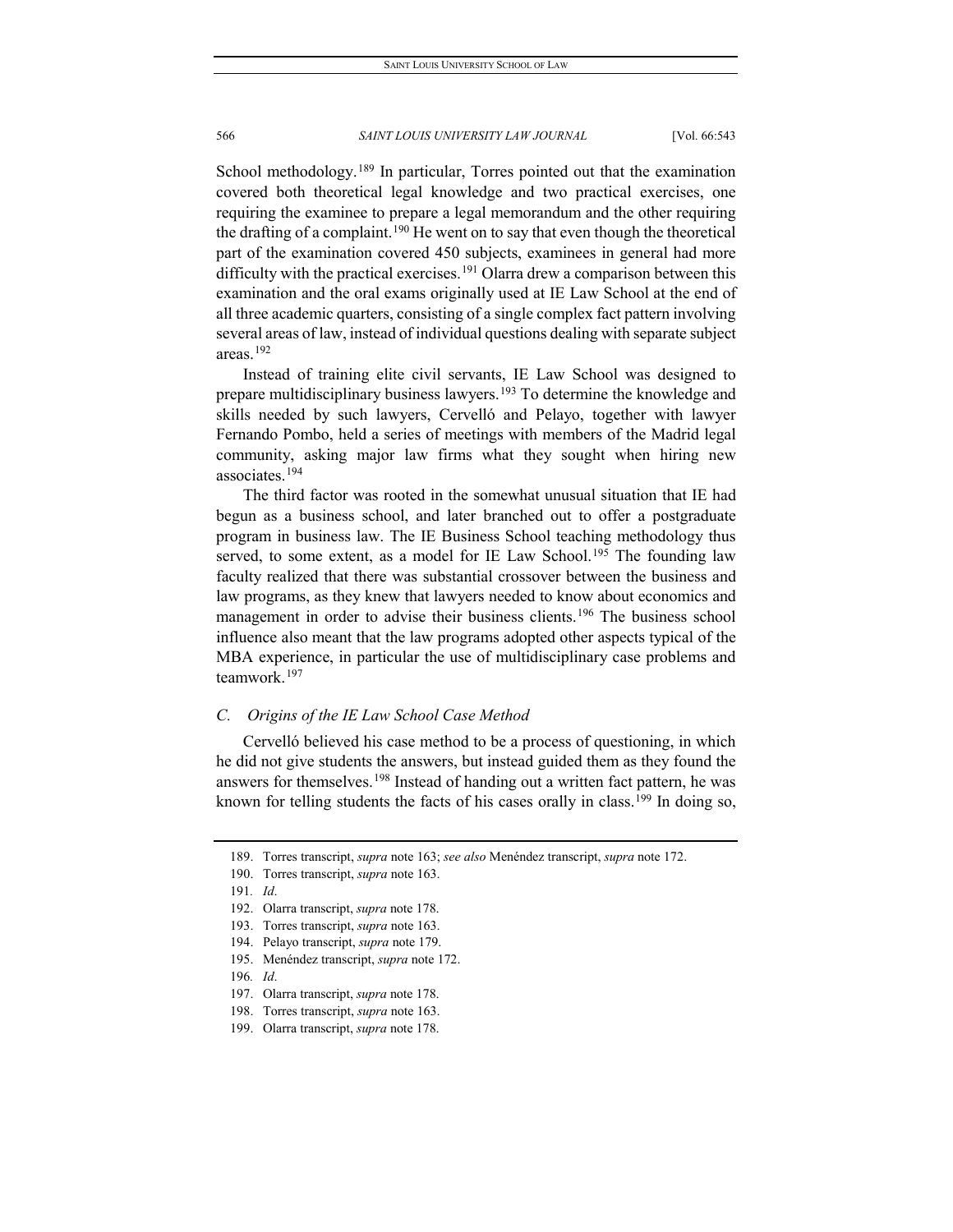he would take on the role of a client, expecting students to ask pertinent questions to draw out more information about the case, and even to ask him for the necessary documents.<sup>[200](#page-25-0)</sup> He knew from long experience that few clients present their lawyer with a neatly written summary of facts and legal issues.<sup>201</sup> Instead, clients tend to pour out a rambling, disjointed tale of woe, which the lawyer must probe and question to get an accurate idea of the case.<sup>[202](#page-25-2)</sup> We recall Cervelló finishing one of his case lessons with a surprising request, asking his students to send him a bill for their legal advice and prepare the corresponding statement of fees.

Cervelló's new method was designed to teach law and legal skills by simulating the work process of a practicing lawyer, using case problems inspired in real life.[203](#page-25-3) In this respect, the IE law student is like the trainee pilot who practices landings in a flight simulator.[204](#page-25-4) In aviation and in law, trainees are expected to make mistakes during the learning process, and in both cases, it is highly preferable that when trainees "crash," they do so in a simulation and not in real life. By giving them the chance to learn from their mistakes without suffering real-world consequences, they will make fewer mistakes once they begin working.[205](#page-25-5)

Professor Cervelló was convinced that IE law programs should be based on his case method.<sup>[206](#page-25-6)</sup> As he started training other faculty to use his method,<sup>[207](#page-25-7)</sup> and as they began using this method and discussing it among themselves, the IE Law School Case Method was born.<sup>[208](#page-25-8)</sup>

# *D. What is a "Case" in the IE Law School Case Method?*

In the IE Law School Case Method, a case is a set of facts containing one or more issues, involving substantive law, adjective law, or both, and focused on a particular subject area, but without ignoring the relationship between that area of the law and other areas.<sup>[209](#page-25-9)</sup> The IE Law School Case Method does not focus on an analysis of court decisions.[210](#page-25-10) Instead, it is centered on the analysis of fact situations, $2^{11}$  and on the reasoning process required to solve a problem with statute or case law in favor or in contra, or even one in which rules of law have

206*. Id*.

<span id="page-25-11"></span>211*. Id*.

<span id="page-25-1"></span><span id="page-25-0"></span><sup>200.</sup> Torres transcript, *supra* note 163.

<sup>201</sup>*. Id*.

<span id="page-25-2"></span><sup>202</sup>*. Id.*

<span id="page-25-3"></span><sup>203</sup>*. Id*.

<span id="page-25-4"></span><sup>204</sup>*. Id*.

<span id="page-25-5"></span><sup>205.</sup> Torres transcript, *supra* note 163.

<span id="page-25-8"></span><span id="page-25-7"></span><span id="page-25-6"></span><sup>207</sup>*. Id*.

<sup>208</sup>*. Id.*

<sup>209</sup>*. Id*.

<span id="page-25-10"></span><span id="page-25-9"></span><sup>210.</sup> Pelayo transcript, *supra* note 179.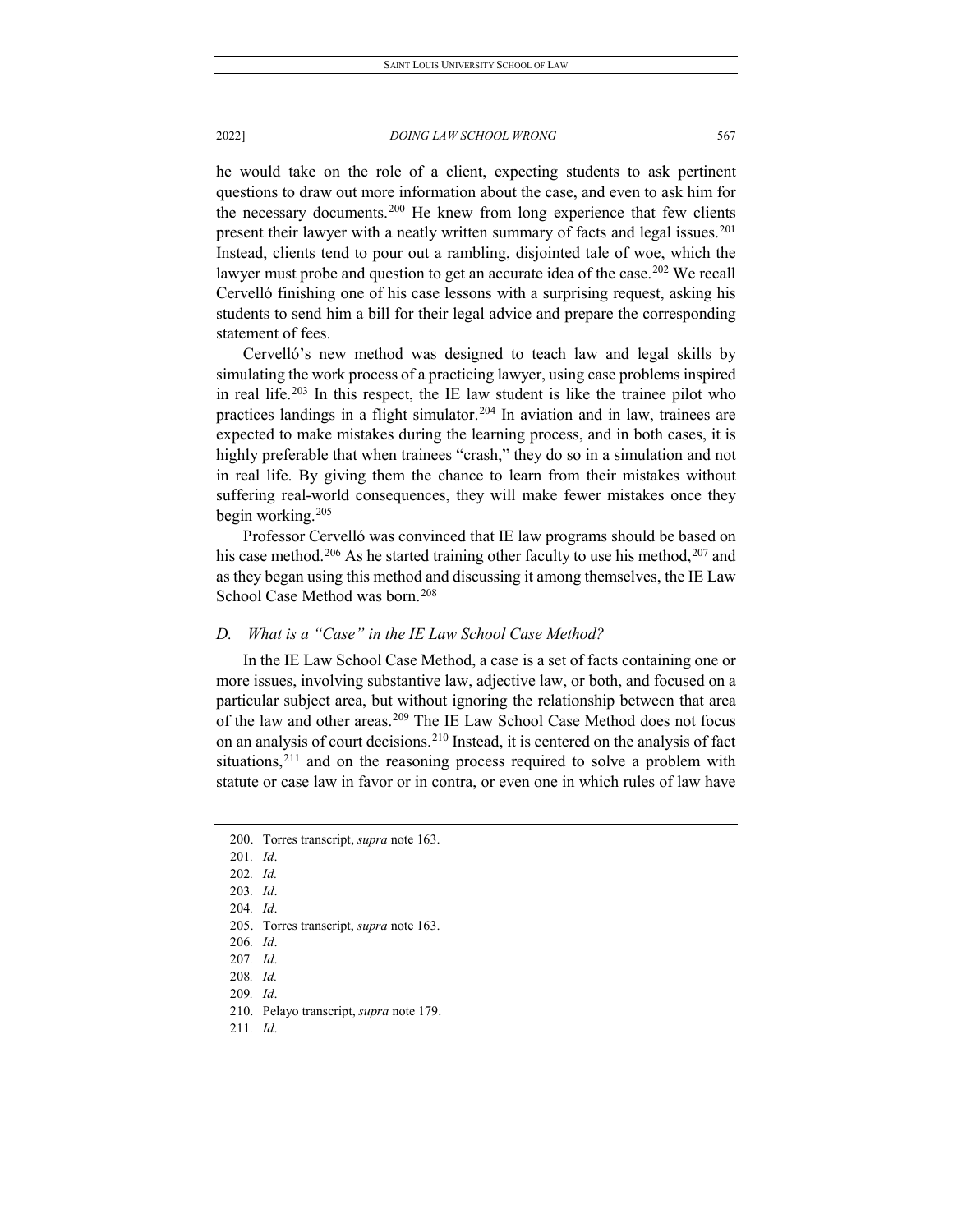yet to be created.<sup>[212](#page-26-0)</sup> Often the specific solution to the problem is of secondary interest; more important is the process by which students are able to analyze the case.[213](#page-26-1) In doing so, students are expected to use listening and problem-solving skills.<sup>[214](#page-26-2)</sup> They are also expected to speak and write effectively, so that their hypothetical client may understand their recommendations and advice.<sup>[215](#page-26-3)</sup> The goal is to train future lawyers in logical and analytical skills, providing them with the tools necessary to effectively practice law.<sup>[216](#page-26-4)</sup>

IE Law School cases are developed by professors for use in their classes.[217](#page-26-5) Most cases are based on actual experiences from their authors' own professional practices.[218](#page-26-6) Some are based on completed matters, so that students can see how they finally turned out, while others are taken from pending matters which have yet to reach their final outcome. <sup>[219](#page-26-7)</sup> Sometimes case authors change the case narrative by adding or deleting aspects in function of the class discussion they want to provoke or the conclusions they plan to reach.<sup>220</sup> In very few instances, cases have been made up from whole cloth in order to present specific issues, although these invented cases are thought to be inferior to real-life ones on the basis that truth is much richer than fiction.<sup>[221](#page-26-9)</sup> One faculty member remarked on the need to review and update cases each academic year after having the chance to see which cases worked well in class and which did not.[222](#page-26-10) Another mentioned the ethical need to disguise real-life cases by changing some of the details, as well as the recommendation to change cases from one year to another, as some graduating students would share their case solutions with friends in the incoming classes, thus short-circuiting the learning process.[223](#page-26-11)

# *E. Role of Professor & Students in the IE Law School Case Method*

In the IE Law School classroom, professors present the case and lead the discussion, guiding, orienting, and correcting the students, improving their legal knowledge as well as the communication skills necessary for a lawyer.<sup>[224](#page-26-12)</sup> Professors also perform the important function of choosing cases that illustrate

<span id="page-26-0"></span><sup>212.</sup> Torres transcript, *supra* note 163.

<span id="page-26-1"></span><sup>213.</sup> Olarra transcript, *supra* note 178.

<span id="page-26-2"></span><sup>214.</sup> Torres transcript, *supra* note 163.

<span id="page-26-3"></span><sup>215</sup>*. Id*.

<span id="page-26-4"></span><sup>216</sup>*. Id*.

<span id="page-26-5"></span><sup>217.</sup> Pelayo transcript, *supra* note 179.

<span id="page-26-6"></span><sup>218.</sup> Olarra transcript, *supra* note 178.

<span id="page-26-7"></span><sup>219.</sup> Torres transcript, *supra* note 163.

<span id="page-26-8"></span><sup>220.</sup> Olarra transcript, *supra* note 178.

<span id="page-26-9"></span><sup>221.</sup> Menéndez transcript, *supra* note 172.

<span id="page-26-10"></span><sup>222.</sup> Torres transcript, *supra* note 163.

<span id="page-26-11"></span><sup>223</sup>*. See* Menéndez transcript, *supra* note 172.

<span id="page-26-12"></span><sup>224.</sup> Torres transcript, *supra* note 163.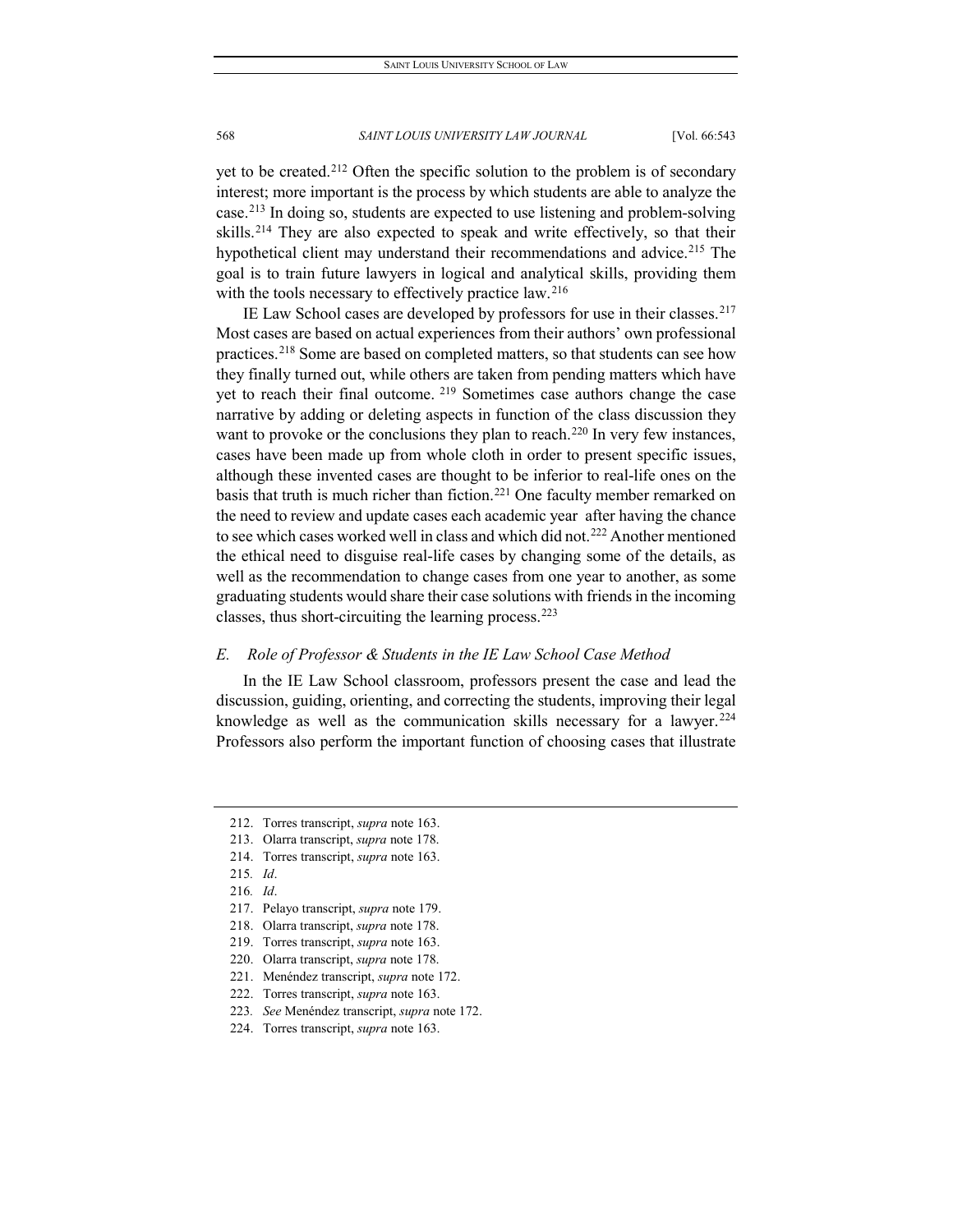and develop a theoretical topic being covered in class, with the appropriate inclass explanation and written documentation.[225](#page-27-0)

Pelayo gives an overview of how he uses the IE Law School Case Method over three separate class meetings: in the first class meeting, he assigns a case problem; in the next session, he explains the relevant topic with an eye towards the issues arising in the assigned case; and in the third session, he works together with students to summarize and solve the case, functioning alongside the students as if he were an additional member of the class.<sup>[226](#page-27-1)</sup> The final step in this process is for the professor to provide written feedback on students' written case deliverables.[227](#page-27-2) He mentions that students will sometimes find different solutions to those found by the professor or to how the real-life case actually turned out.<sup>[228](#page-27-3)</sup>

Before class, students must work with their teams to prepare their assigned cases.[229](#page-27-4) In the classroom, students present their solutions to the case problem, each group defending its proposed solution against those put forward by other groups and against the probing questions of the professor. [230](#page-27-5) At all times, students are challenged to provide solutions appropriate to the interests of their hypothetical client.<sup>[231](#page-27-6)</sup> After class, students are expected to review case deliverables once they are returned with feedback from the professor.<sup>[232](#page-27-7)</sup> They are also encouraged to review in-class explanations concerning the case and its proposed solutions, taking into account that some cases may have more than one possible solution, or even have no viable solution.[233](#page-27-8) In this post-class stage, students may also engage in deeper study of the particular topic using recommended readings provided or cited by the professor. [234](#page-27-9)

# *F. Teamwork in an Intentionally Stressful Environment*

The IE Law School teaching methodology is designed to subject students to a stressful and fatiguing environment, in which they are expected to work intensively and with no distractions for extended periods of time.<sup>[235](#page-27-10)</sup> One faculty member referred to this intense environment as a key factor in IE Law School's success, pointing out a qualitative shift when IE changed from a part-time schedule to a more intensive program requiring class attendance five days per

<span id="page-27-0"></span><sup>225.</sup> Pelayo transcript, *supra* note 179.

<span id="page-27-1"></span><sup>226</sup>*. Id*.

<span id="page-27-2"></span><sup>227</sup>*. Id*.

<sup>228</sup>*. Id*.

<span id="page-27-5"></span><span id="page-27-4"></span><span id="page-27-3"></span><sup>229.</sup> Torres transcript, *supra* note 163; *see also* Pelayo transcript, *supra* note 179.

<span id="page-27-6"></span><sup>230.</sup> Torres transcript, *supra* note 163.

<sup>231</sup>*. Id*.

<span id="page-27-7"></span><sup>232</sup>*. Id*.

<span id="page-27-8"></span><sup>233</sup>*. Id*.

<span id="page-27-9"></span><sup>234.</sup> Menéndez transcript, *supra* note 172.

<span id="page-27-10"></span><sup>235</sup>*. Id*.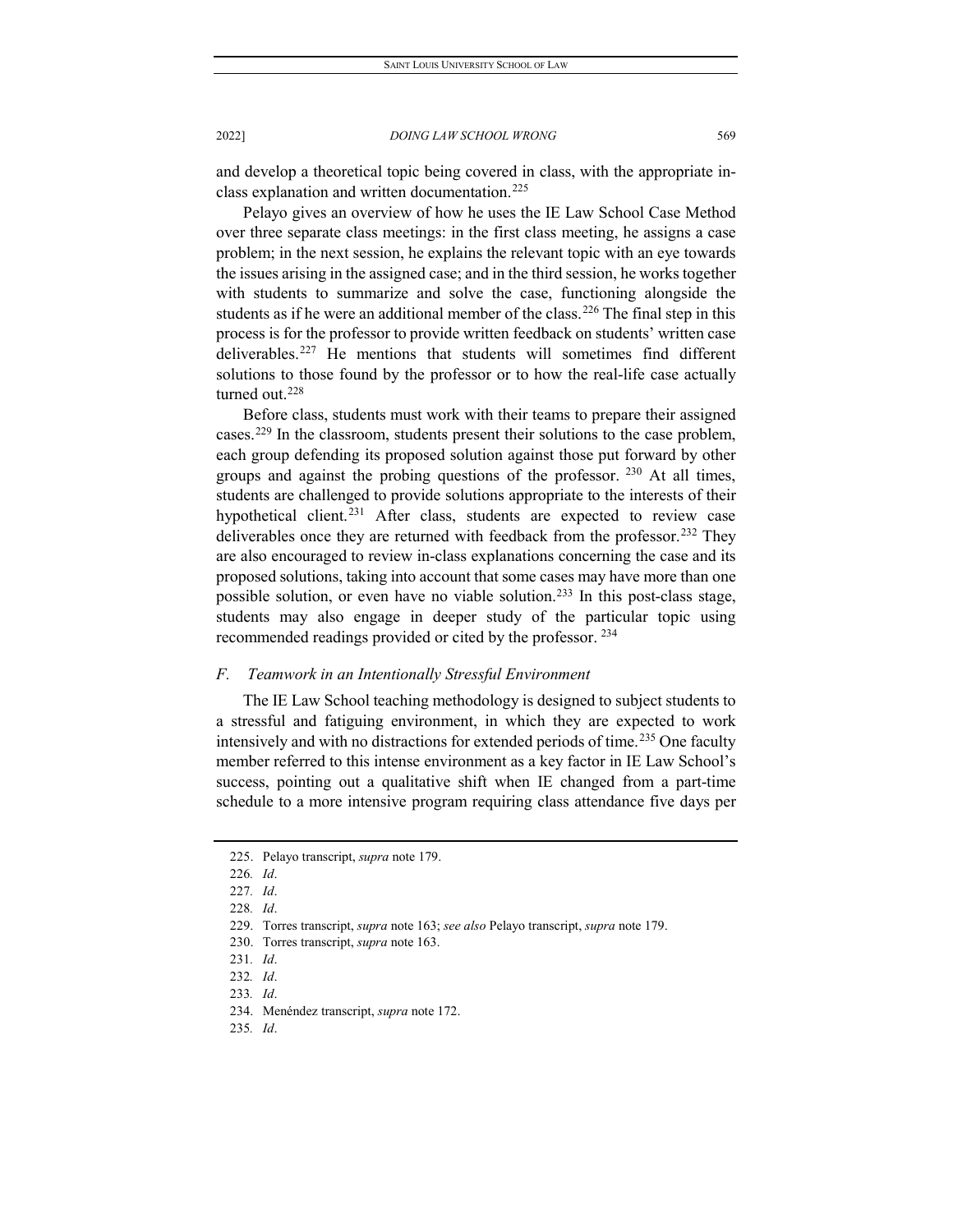week.<sup>[236](#page-28-0)</sup> The student workload is intentionally set at a very demanding level, as students are required to complete some 500 case problems over a ten-month academic year.<sup>[237](#page-28-1)</sup> We recall Cervelló's orientation talk for new students, in which he told them that if they were allowed more free time, they would not have to learn time management skills or get as much done as they would when pushed to undertake a seemingly unsurmountable schedule of classes, readings, individual assignments, and workgroup meetings, plus comprehensive oral exams at the end of each semester.

As part of the same orientation, we also recall program managers warning that it was impossible for any student to successfully complete such an intensive program by working alone, thus introducing the concept of teamwork as a fundamental part of the IE Law School Case Method. Students were bluntly told that the only way they would make it through to graduation was to learn to work together effectively in their assigned teams. IE Law School's emphasis on teamwork stems from three main factors. First, teamwork was already a standard practice in the existing IE MBA program.[238](#page-28-2) Second, from a purely practical standpoint, teamwork reduces the faculty workload to a manageable level, as professors can evaluate and provide feedback on one case deliverable per team, instead of one per student.<sup>[239](#page-28-3)</sup> Third, and more importantly, teamwork at IE is intended to prepare students to work in large law firms or company legal departments, in which they will have to work under pressure as part of a multidisciplinary team.<sup>[240](#page-28-4)</sup> As part of this preparation, students are assigned to teams instead of being allowed to choose their teammates.<sup>[241](#page-28-5)</sup> In the early days, team assignments were made for the entire academic year; now teams are changed two or three times during the program.<sup>[242](#page-28-6)</sup> The goal is to provide students with the opportunity to learn how to build an effective team from a diverse group of strangers, some of whom they may get on well with, and others they might not care for.<sup>[243](#page-28-7)</sup> Teamwork at IE Law School has evolved over the years, as at the beginning students were simply thrown together and expected to figure out how to work as a team.  $244$  As the school evolved, greater resources were dedicated to helping students through this process, providing them with

<sup>236.</sup> Pelayo transcript, *supra* note 179.

<span id="page-28-4"></span><span id="page-28-3"></span><span id="page-28-2"></span><span id="page-28-1"></span><span id="page-28-0"></span><sup>237</sup>*. Double Masters in Lawyering*, IE UNIV. L. SCH., https://www.ie.edu/law-school/pro grams/double-masters-in-lawyering/ (last visited Oct. 6, 2020).

<sup>238.</sup> Menéndez transcript, *supra* note 172.

<sup>239</sup>*. Id*.

<sup>240.</sup> Olarra transcript, *supra* note 178.

<span id="page-28-5"></span><sup>241.</sup> Torres transcript, *supra* note 163.

<span id="page-28-6"></span><sup>242.</sup> Pelayo transcript, *supra* note 179.

<span id="page-28-7"></span><sup>243.</sup> Torres transcript, *supra* note 163.

<span id="page-28-8"></span><sup>244.</sup> Pelayo transcript, *supra* note 179.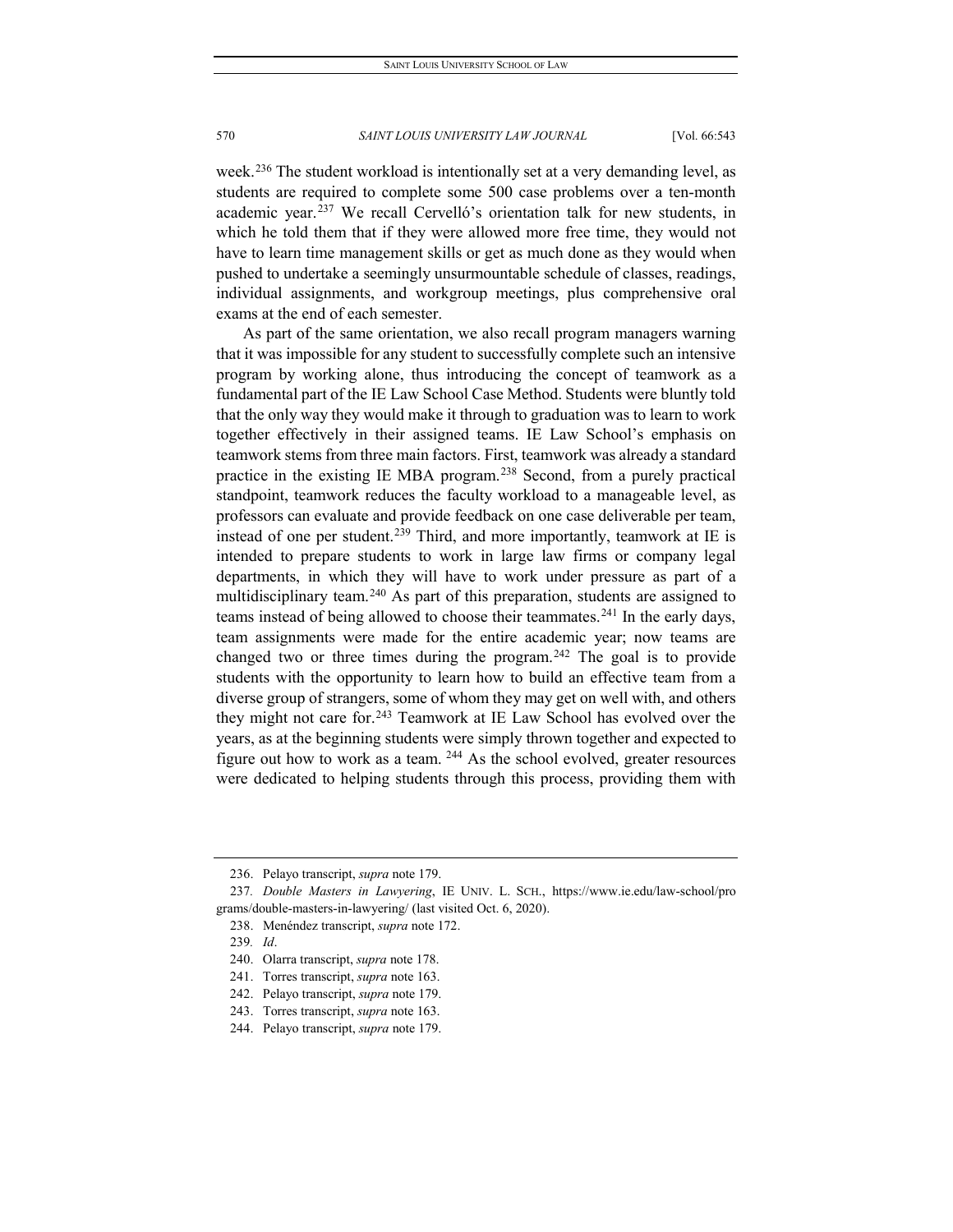study rooms and materials, scheduling formal team meetings in addition to class meetings, and assigning a tutor to each team.<sup>[245](#page-29-0)</sup>

# *G. Outcomes*

From its early days, with classes of a mere twenty students,  $246$  IE Law School has grown to a total enrollment of 1,177 students, including 929 undergraduates, 248 in master's degree programs, and over 300 lawyers participating in executive education programs each year.<sup>[247](#page-29-2)</sup> The school has also expanded its global reach beyond its original focus on local students and domestic Spanish law, and now offers a range of academic programs centered on international and transnational law, as well as compliance and legal tech.<sup>[248](#page-29-3)</sup> The school has 9,223 alumni, representing at least eighty-five different nationalities.<sup>[249](#page-29-4)</sup> Over more than forty years, the IE Law School Case Method has thus proven itself to be an effective means of preparing students for the practice of law.

# VIII. TOWARDS AN INTEGRATED LEGAL PRACTICE METHOD

The following section consists of a series of observations based largely on our personal experiences in designing and running undergraduate and graduate law programs in Spain, the United States, and Mexico. They provide a brief overview of an instructional methodology which we will call the *Integrated Legal Practice Method*. [250](#page-29-5) The reference to "legal practice" underscores the fundamental objective of preparing law graduates to become admitted to the bar and begin the practice of law. "Integrated" represents the integration of substantive legal knowledge with the associated adjective law and the practical skills necessary to successfully apply these bodies of knowledge in professional practice. This fits well with the calls by legal education reformers for greater integration of theory, doctrine, and practice.<sup>[251](#page-29-6)</sup> To achieve this integration, the artificial barrier between doctrine and skills—and between doctrinal and skills faculty—must yield to the overriding interest of better preparing law students for bar admission and practice.

<sup>245</sup>*. Id*.

<sup>246.</sup> Torres transcript, *supra* note 163.

<sup>247.</sup> IE LAW SCHOOL ENROLLMENT REPORTS AS OF OCT. 2020 (original on file with authors).

<span id="page-29-3"></span><span id="page-29-2"></span><span id="page-29-1"></span><span id="page-29-0"></span><sup>248</sup>*. IE Law School Programs*, IE UNIV. L. SCH., https://www.ie.edu/law-school/programs (last visited Oct. 21, 2020).

<span id="page-29-4"></span><sup>249.</sup> E-mail from Carmen Moreno-Cova de Solís, Dir. Alumni Programs, IE Univ., to Soledad Atienza, Vice Dean, IE Univ. L. Sch. (Oct. 19, 2020) (on file with authors).

<span id="page-29-6"></span><span id="page-29-5"></span><sup>250.</sup> This name was originally suggested by Jaime Redondo Leal, founder of Zelan Consulting in Monterrey, Mexico.

<sup>251</sup>*. See* STUCKEY ET AL., *supra* note 14, at 194–200.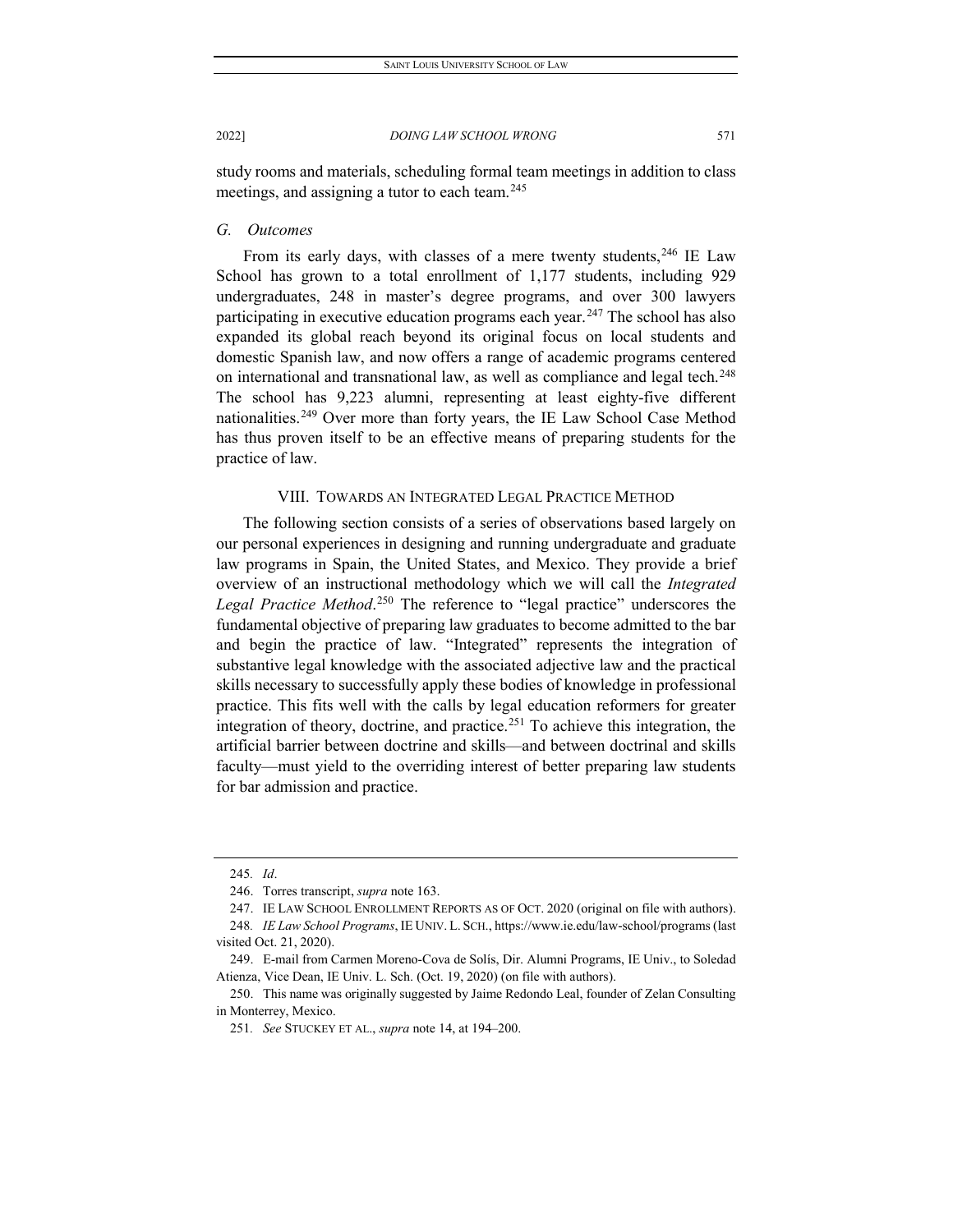The ideal Integrated Legal Practice Method faculty member is first and foremost an experienced practitioner, with the vocation to teach and share their extensive practical experience with new generations of lawyers.

The basic instructional materials in the Integrated Legal Practice Method are narrative case problems, similar to business school cases, but focusing on legal issues. To the extent possible, these cases are drawn from real life, either the result of fieldwork or from the real-life experience of their authors. Case writers are allowed greater freedom to use invented fact patterns, in recognition of the traditional use of hypotheticals in law teaching, as well as from the need in certain instances to preserve client confidentiality.

Integrated Legal Practice Method cases are centered on a hypothetical client, who is seeking a solution to a legal problem. Law students are expected to assume the role of an attorney in representing, advising, and advocating on behalf of this client. From the outset, it is emphasized to students that the client and their interests are at the center of their enquiry. Students' proposed solutions must be evaluated in function of the client's interests. Subject to the caveat of the attorney's ethical obligations, a solution which satisfies the client's interests is at least legitimate (though perhaps not optimal); it is thus worthy of further consideration.

Teamwork is an integral and required part of the Integrated Legal Practice Method. Instead of being able to choose whether or not to join a study group and then having to figure out teamwork on their own, students are assigned to diverse teams, then trained, coached, and supported by program management throughout the team learning process, particularly in early stages of the program.

In contrast to traditional law school study groups, focused on improving individual exam performance, the teams are expected to produce work product which is graded collectively as an integral part of the assessment process. Clear expectations are communicated to students as to the nature of assessment, on the basis that once students graduate and begin work, they may well be evaluated on team performance in the workplace, without the shield of anonymous grading.

Faculty are advised to base course grades on a mixture of class participation, group work, and individual assignments. Some require traditional written examinations, others assign final projects, papers, or oral presentations. Faculty may mix multiple-choice questions or other forms of objective assessment with non-objective measures of evaluation, in order to forestall student complaints of subjective or biased grading.

The three-step staged learning model from business school is a good starting point for the Integrated Legal Practice Method, but we need to add a couple of steps so that it better reflects the tasks expected of a lawyer. Business schools focus on teaching future executives to make decisions with incomplete information. Decision-making is part of the lawyer's job, but not the whole of it. To make a decision regarding a legal course of action, the lawyer must first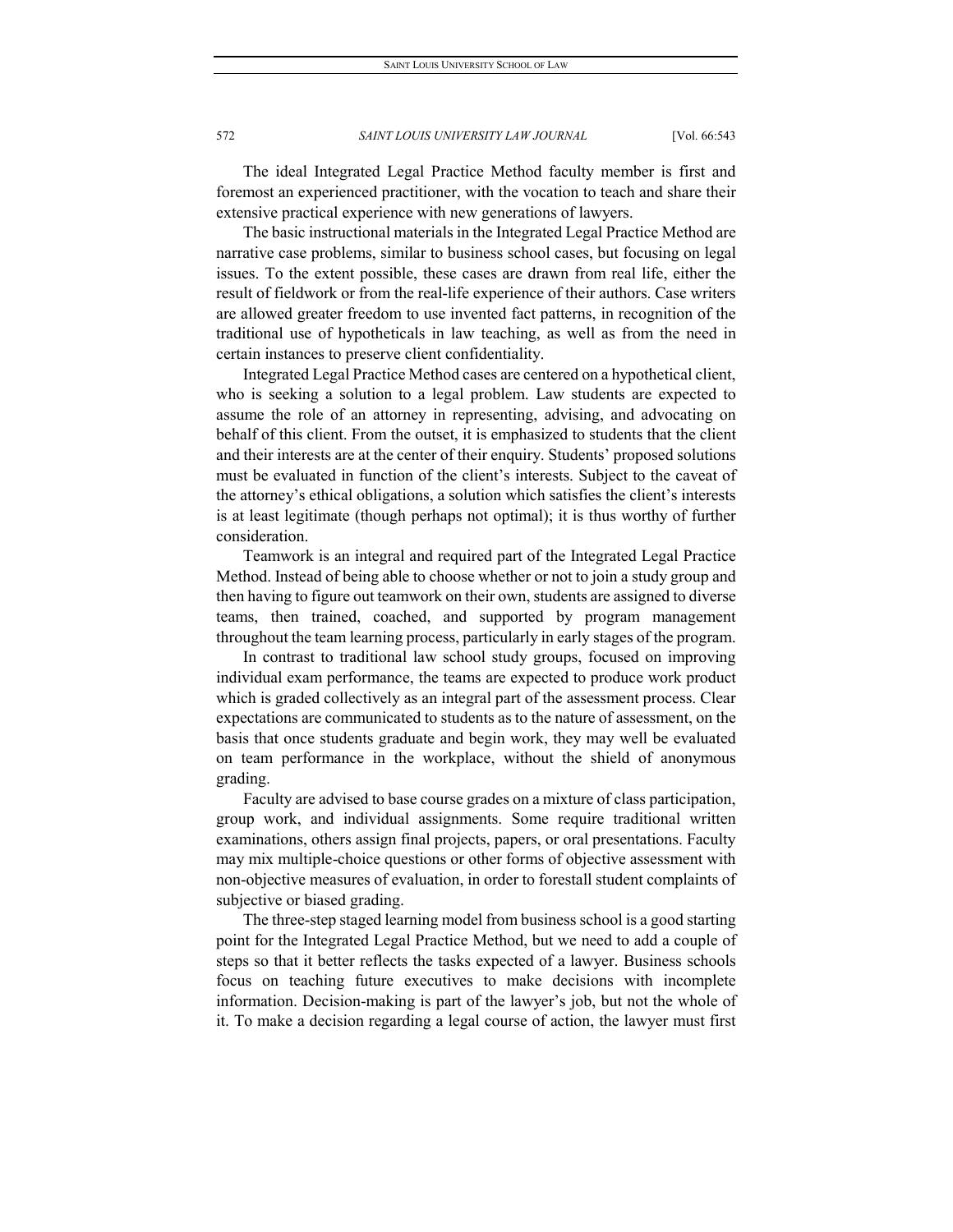gain a detailed understanding of the facts and law applicable to the matter at hand, then use their skills of legal analysis to come up with a reasoned conclusion or answer. This answer then must be documented and communicated (to a senior lawyer or directly to the client), and written work product must be produced to implement the recommended action—for example, a pleading, contract clause, or request for arbitration.

Instead of the three-step learning model, five steps are necessary for the Integrated Legal Practice Method.<sup>[252](#page-31-0)</sup> Also necessary is a conscious effort by program management and faculty to train students to follow these steps.

# *A. Individual Preparation*

This step consists not only of careful case reading, but also the identification of relevant facts and legal issues, plus the initial legal research and analysis necessary for each group member to become familiar with the relevant area of law and prepare their preliminary conclusion in answer to the questions presented in the case.

# *B. Group Preparation*

Here each team meets to compare and contrast each member's preliminary conclusions in an effort to determine the recommended course of action by consensus. Additional questions may be raised, calling for additional research and analysis. Teams must be advised in advance of certain ground rules, in that they are expected to reach consensus on a single response and individual members may not submit dissenting or concurring responses.

# *C. Preparation of Written Work Product*

This is the step which most distinguishes the Integrated Legal Practice Method from other law and business school methodologies, and the one which takes into account the importance of the written word in legal practice. It requires each team to produce the documents necessary to implement their chosen course of action. Of course, the documents will depend on what the group decides is the best solution for their hypothetical client. If the group decides that a lawsuit is in their client's best interest, they might draft the complaint. If they decide not to sue, a draft settlement agreement might be the appropriate document. Also involved in this step may be the written communication of their findings to the client, by means of a letter or memorandum laying out the analysis and reasoning behind the decision.

<span id="page-31-0"></span><sup>252.</sup> Note that steps one through three take place outside the classroom, *and before the class session in which the case is to be discussed*. Instead of being lectured on the legal principles involved, students are expected to use their research skills to find the applicable law.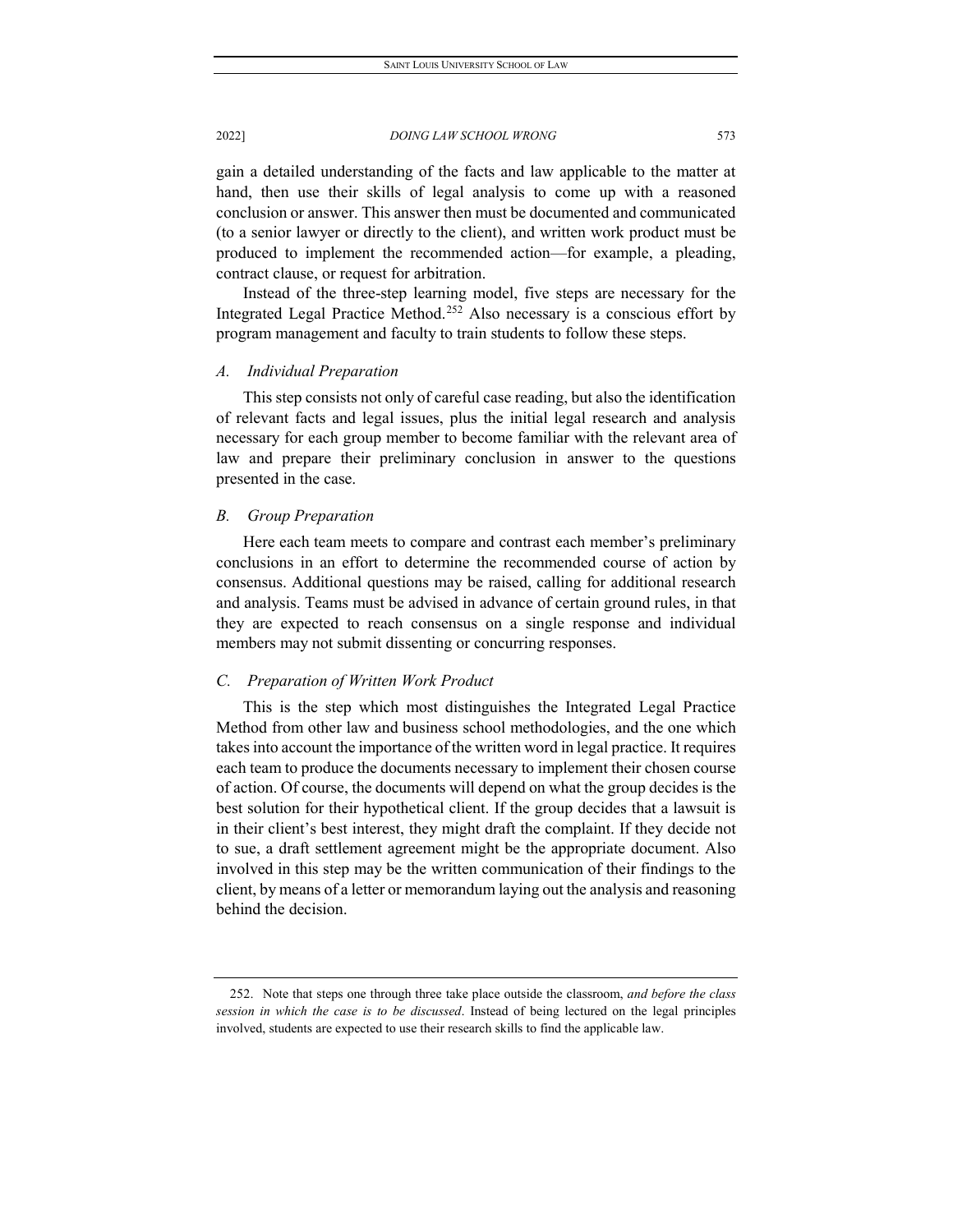# *D. Classroom Discussion*

As students enter the classroom, they hand in the written work prepared by their groups and take their places ready to discuss the case. Instead of a lecture or Socratic dialogue, the instructor moderates a discussion, in which members of the various teams compare, contrast, and evaluate their proposed solutions. In contrast to the traditional Socratic Method, instructors are expected to provide conclusions or take-home lessons. If the case is taken from the professor's reallife experience, they will often end the class with an explanation of how the actual case was resolved and whether the actual outcome was or was not optimal for the real client.

# *E. Instructor Feedback*

In the fifth and final step, which takes place after the class session, the instructor closes the circle by evaluating the teams' written submissions and providing feedback on their work. Note that the Integrated Legal Practice Method is an iterative process, with a number of different cases solved using the same five steps, and with feedback on each one leading to improvement in performance on future cases.

# **CONCLUSION**

In our opening anecdote, we saw a law student who, while upset with an unfamiliar teaching method, was astute enough to recognize a difference between what was expected of him as a law student and how he would be expected to perform as a new lawyer. We concur with this student's conclusion: the gap between law school and law practice is too wide.

Traditional teaching methodologies used in law and business schools are insufficient to prepare students for the practice of law. The Law School Case Method overemphasizes legal analysis to the detriment of the other knowledge and skills needed by a new lawyer. In contrast, the Business School Case Method focuses on management decision-making, which is likewise insufficient. While lawyers must necessarily make decisions, an indispensable part of the lawyer's job is to take the necessary actions to implement these decisions.

Our experience at IE Law School inspired us to research the history and characteristics of a teaching method developed at this institution starting over forty years ago, and which has proven itself as an effective means of preparing law students to begin the practice of law. Building on our experience at IE, we propose that the steps outlined above form the structure of a new law teaching methodology, to be called the Integrated Legal Practice Method.

<span id="page-32-0"></span>We understand that any proposal to change law school teaching methodologies, including this one, will not be without controversy.[253](#page-32-0) In this

<sup>253</sup>*. See* Friedman, *supra* note 36.